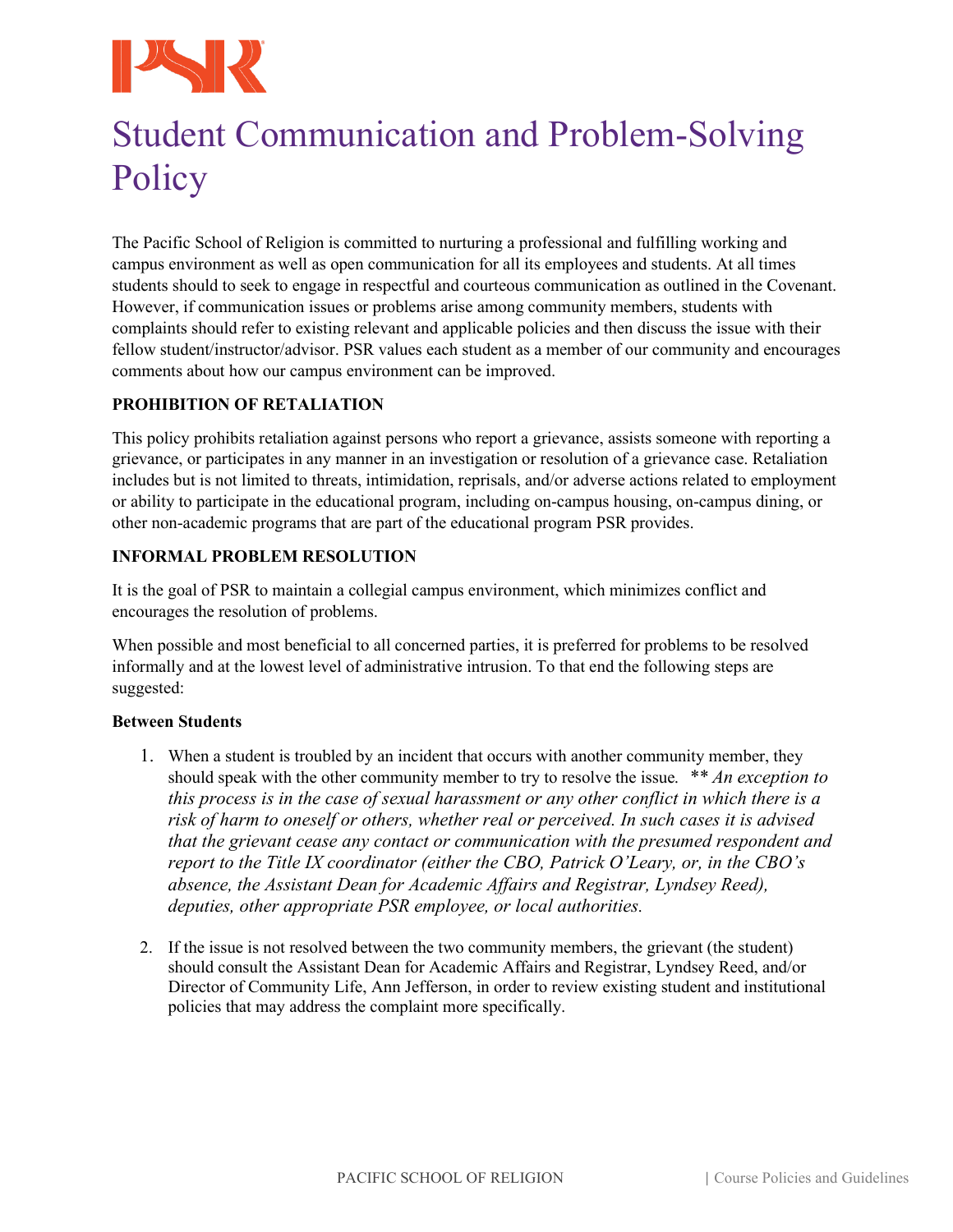

#### **Between Students and Faculty**

- 1. In the case of a student who is troubled by an incident that occurs with their own instructor or advisor, they should speak directly with the instructor/advisor to resolve the issue.
- 2. If the issue is not resolved in this fashion, the student should consult the Assistant Dean, Dean, and/or Director of Community Life.

# **POLICES FOR FORMAL STUDENT GRIEVANCES**

### **(SPECIFIC)**

It is recommended that all existing policies that are more specific to the nature of the complaint be consulted before invoking a grievance. These policies may include:

- Sexual Harassment Policy
- Academic Disputes Policy
- Student Conduct/Special Needs Policy
- Drug Free Policy
- Housing Policy

However, in an organization of this size and with such diversity, problems may arise that do not necessarily fall into the categories above. It is for such cases that the following grievance procedure has been adopted.

## **POLICY & PROCEDURES FOR FORMAL STUDENT GRIEVANCES (GENERAL)**

If a satisfactory resolution is not reached through the informal grievance process, the grievant may begin the formal procedure by advising the Dean in writing, using the forms provided in the addendum.

The Dean (or designee) will promptly inform all parties named in the grievance and will then appoint a Formal Grievance Panel consisting of members as described in the Grievance Panel matrix.

### **Individuals Covered by this Policy**

This grievance policy applies to currently registered and active students of the Pacific School of Religion.

### **Types of Matters and Disputes Covered**

Matters which may be grieved through this process include:

- those related to the application of the PSR student program manual
- any disputes or complaints arising between two or more community members when the grievant is covered by this grievance procedure.
- Grievances *against* persons or *by* persons not covered by this procedure: **do not follow these procedures**

In order to provide for prompt and efficient evaluation of and response to grievances, PSR has established the practice of an initial informal procedure as described above. There will be no discrimination against or toward anyone for their part in presenting grievances or against or toward the person against whom the grievance is brought, regardless of the outcome of the matter.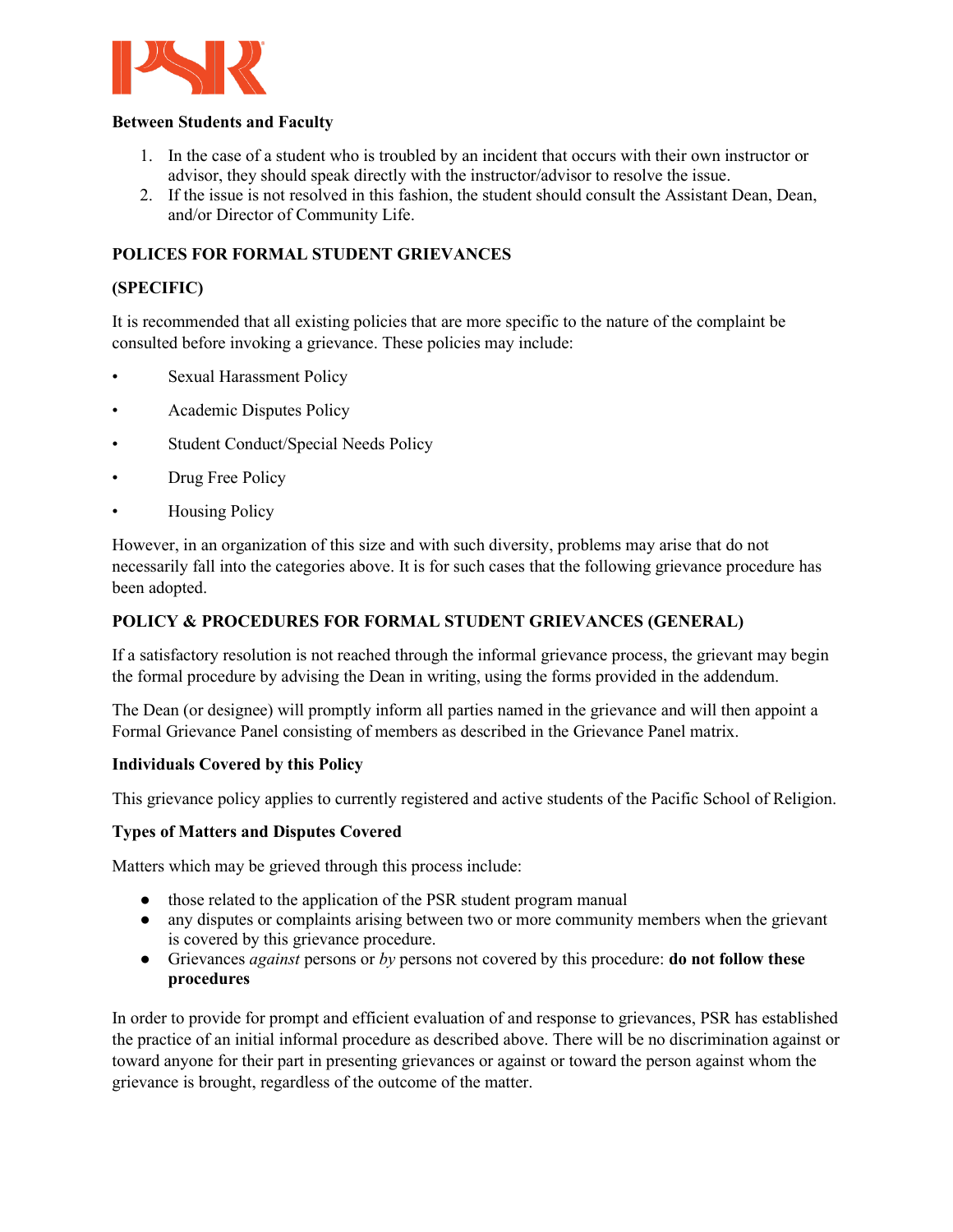

# **Structure and Conduct During a Grievance Hearing**

PSR will ensure that a training session is conducted for the co-conveners, as well as provide the full panel an orientation to the grievance process.

## **Formal Grievance Panel Guidelines**

The Grievance Panel is charged with investigating the grievance and making a written recommendation for its resolution.

The Panel shall:

- establish its own procedures for the conduct of its investigation
- have full authority to obtain any necessary documents and discuss the grievance with any related party(s)
	- o Panel requests to meet with the grievant or for more information from the grievant will be communicated in writing
		- The grievant must provide a documented response<sup>[1](#page-2-0)</sup> to the request within five  $(5)$ business days of the Panel's request or the grievance will be denied.
- keep all information received and reviewed by the Panel in strict confidentiality
	- o All information related to this grievance obtained by the Panel members is strictly confidential and may be used only for the purpose of resolving the grievance both during and after the grievance process.

The investigation may include, but is not restricted to:

- discussions with any parties directly involved
- review of any applicable institutional policies or state/federal laws
- examination of any written documentation as presented by the parties directly involved (i.e.: memos, letters, etc.).

### **Composition of Formal Grievance Panels**

### Staff Respondent:

Co-Chair of Grievance Panel: 1 Administrative Staff, appointed by the Chief Business Officer Co-Chair of Grievance Panel: 1 Support staff member, appointed by the Chief Business Officer 1 Seminary employee selected by Grievant 1 Seminary employee selected by Respondent

If the grievant is a student: 1 student representative If the grievant is a faculty member: 1 faculty representative

Faculty Respondent:

Co-Chair: Chair of the Faculty Association, or a faculty member appointed by the Dean Co-Chair: 1 Administrative staff member, appointed by the Dean 1 Seminary employee selected by Grievant 1 Seminary employee selected by Respondent

<span id="page-2-0"></span><sup>1</sup>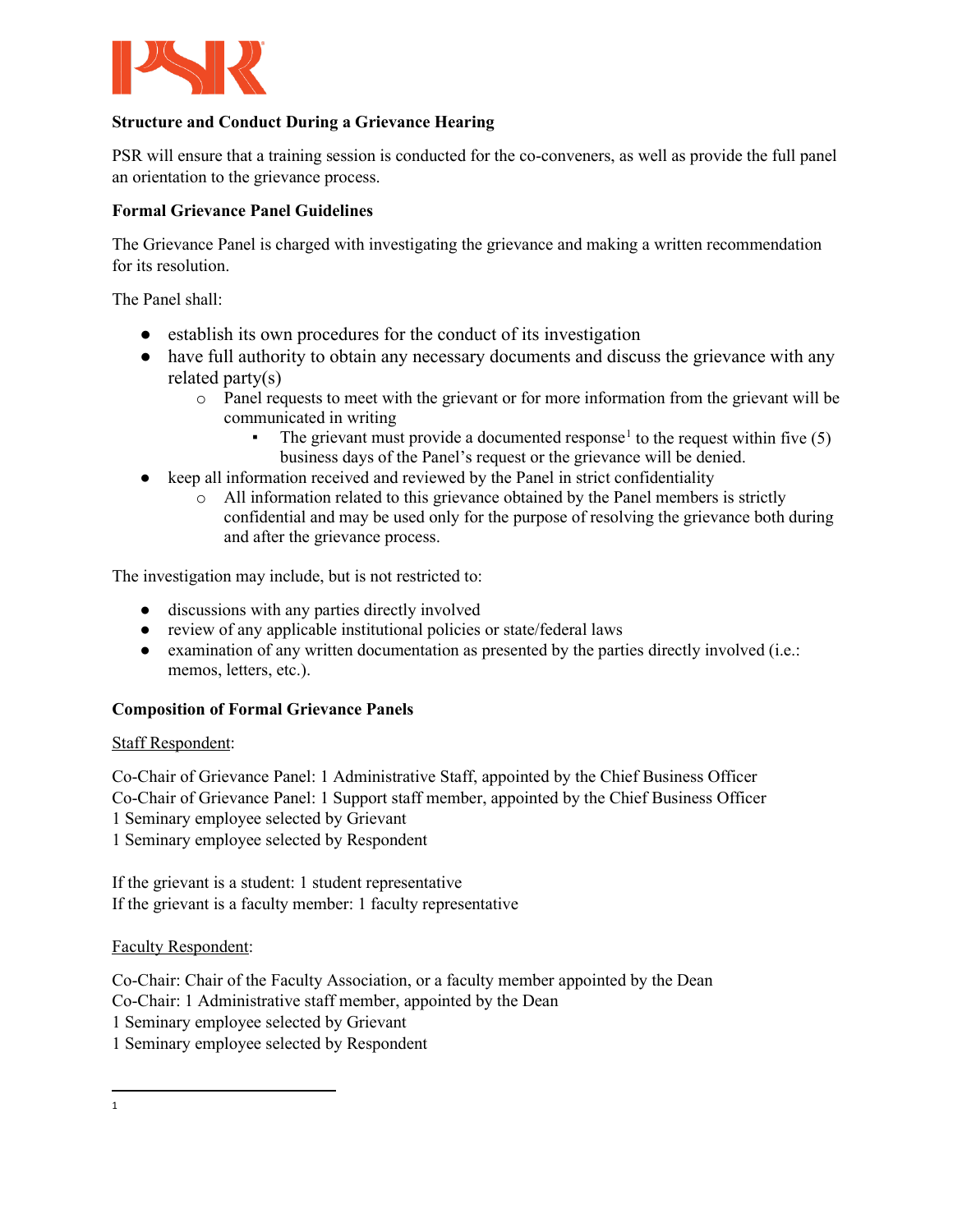

If the grievant is a student: 1 student representative If the grievant is a staff member: 1 support staff representative Student Respondent:

Co-Chair: Dean or designee Co-Chair: Assistant Dean or Director of Community Life 1 Seminary employee selected by Grievant 1 Seminary employee selected by Respondent If the grievant is a staff member: 1 support staff representative If the grievant is a faculty member: 1 faculty representative Notes:

- The VP for Academic Affairs and Dean (referred to as "dean" in this policy) or the Chief Business Officer (referred to as "CBO" in this policy) will appoint members of the Panel specified as "representatives" after consultation with appropriate Seminary staff and faculty.
- Adjunct faculty will be treated as faculty for the purposes of this policy.
- Employees who hold both faculty and staff responsibilities will be treated as faculty or staff depending on the situation being grieved. The President will make this determination.

### **Rights and Restrictions of the Grievant and Respondent**

The Grievant and Respondent made each have the right to meet directly with the Grievance Panel.

# **Legal Counsel**

- Neither the grievant nor the respondent may have their legal counsel present during the formal grievance procedure.
- However, should it be desired, a written statement may be given to the Panel from an attorney for the grievant or respondent.
- In addition, the grievant and respondent, when called to participate in a hearing, may bring a PSR employee as a Not-taker;
	- o Note-takers may not address the committee or respond to questions posed to the grievant or respondent.

## **Panel Recommendations**

The Panel may recommend any remedies including any disciplinary consequences up to and including dismissal.

In any case in which dismissal is recommended by the Panel, the Panel's recommendation shall be made by written report to a Review Group.

### **Dismissal Review Group**

The membership of the Review Group is designed to provide a balanced decision. If any of these people are implicated in the grievance, they shall be recused from this review group.

The Review Group shall be made up of:

a. In the case the dismissed party is an employee: The Chief Business Officer (or designee), direct supervisor of the employee whose dismissal is being recommended, and an Administrative Staff member.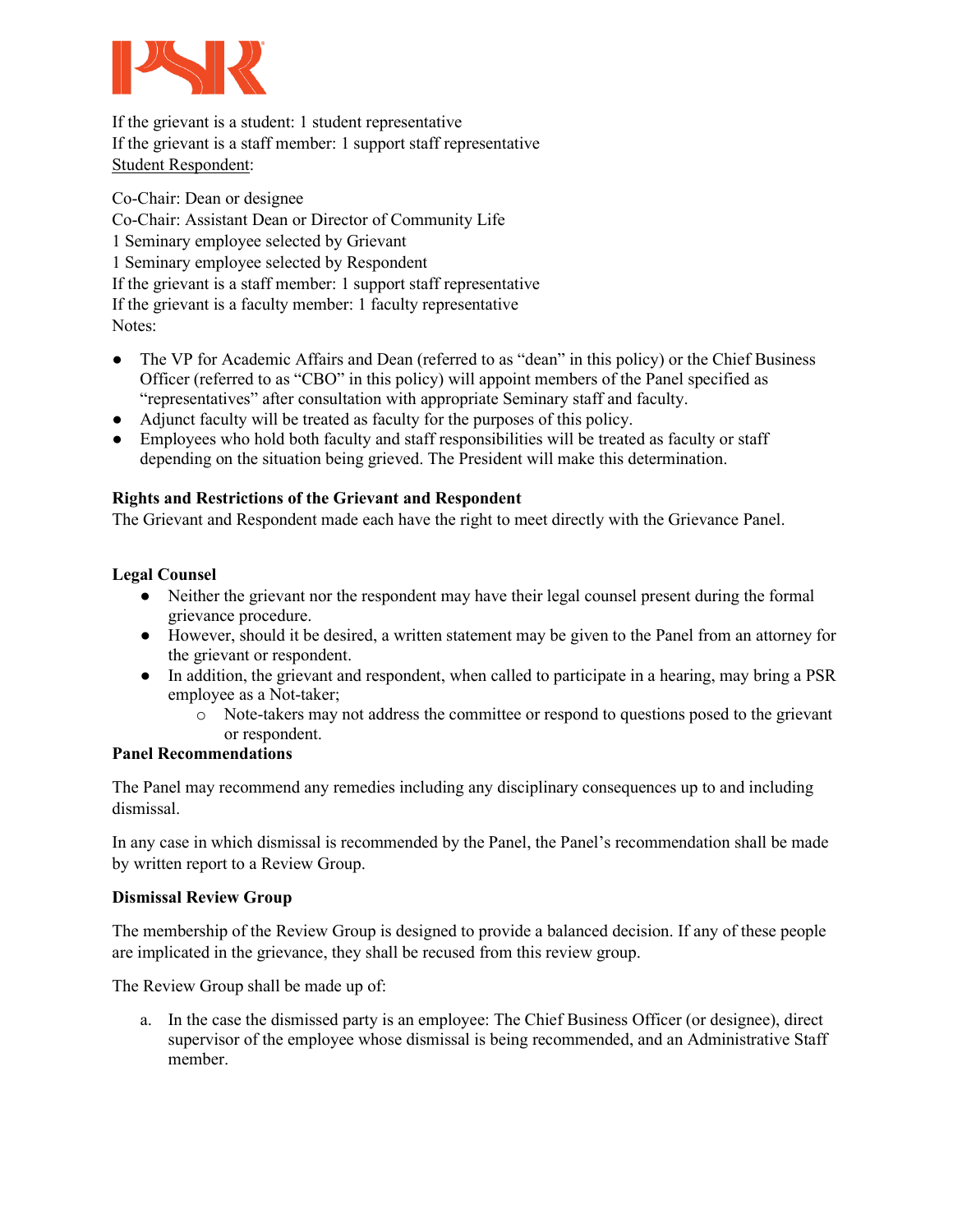

b. In the case the dismissed party is a student: The VP for Academic Affairs/Dean (or designee), Assistant Dean/Registrar, dismissed student's advisor, and Director of Community Life (or designee)

# **Dismissal Review Procedure**

- 1. One or both Grievance Panel co-conveners will present the dismissal recommendation to a meeting of the Review Group to explain the reasons for the recommendation and to answer questions that may arise.
- 2. After reviewing the recommendation from the Panel, the Review Group will make the final decision regarding the recommended dismissal and document the reasons for its decision.
	- a. The Review Group may make additional recommendations to the Grievance Panel (e.g. disciplinary actions rather than dismissal, changes to policies, etc.) but the final decision on all recommendations OTHER THAN DISMISSAL are made by the Grievance Panel.
- 3. At the end of the investigation (including decisions by the Review Board) the Grievance Panel shall submit a written report outlining its recommendations to the grievant and any other parties involved and affected in the grievance and the Dean.

In cases of discipline short of dismissal, the Panel's written decision shall be delivered to the grievant and respondent (and affected parties) by a member of the Grievance Panel and *shall be considered a final decision*.

If dismissal is recommended, the Dean (or designee) and the direct supervisor (if the dismissed person is an employee) will deliver the written decision to the person being dismissed in person. A member of the Grievance Panel and the Dean (or designee) will deliver in person the written decision to the others affected by this action.

# **Formal Grievance Time Expectations**

The Grievance Panel will normally conclude the investigation of the grievance no later than twenty-two (22) business days after the Dean formally received the complaint.

If this timeframe is impossible to achieve, the grievant will be provided the reasons for the delay.

### **Grievance Appeal**

The decision of the Panel (including the decision of the Review Group) shall become final within five business days, unless the grievant, the person against whom the complaint was lodged, or a person whose dismissal resulted from this process appeals the decision to the President.

If a grievance is denied due to missed deadlines and the grievant believes there are extenuating circumstances, they may request an exception. The Grievance Panel in consultation with the Dean shall determine if an exception can be made to this guideline.

### **Appeal Procedure**

Appeals must be made in writing within five (5) days of receipt of the Grievance Panel or Review Board's decision.

The President will only accept an appeal if it is based on at least one of the following criteria:

1. An allegation that the grievance panel process was not in conformity with prescribed procedures.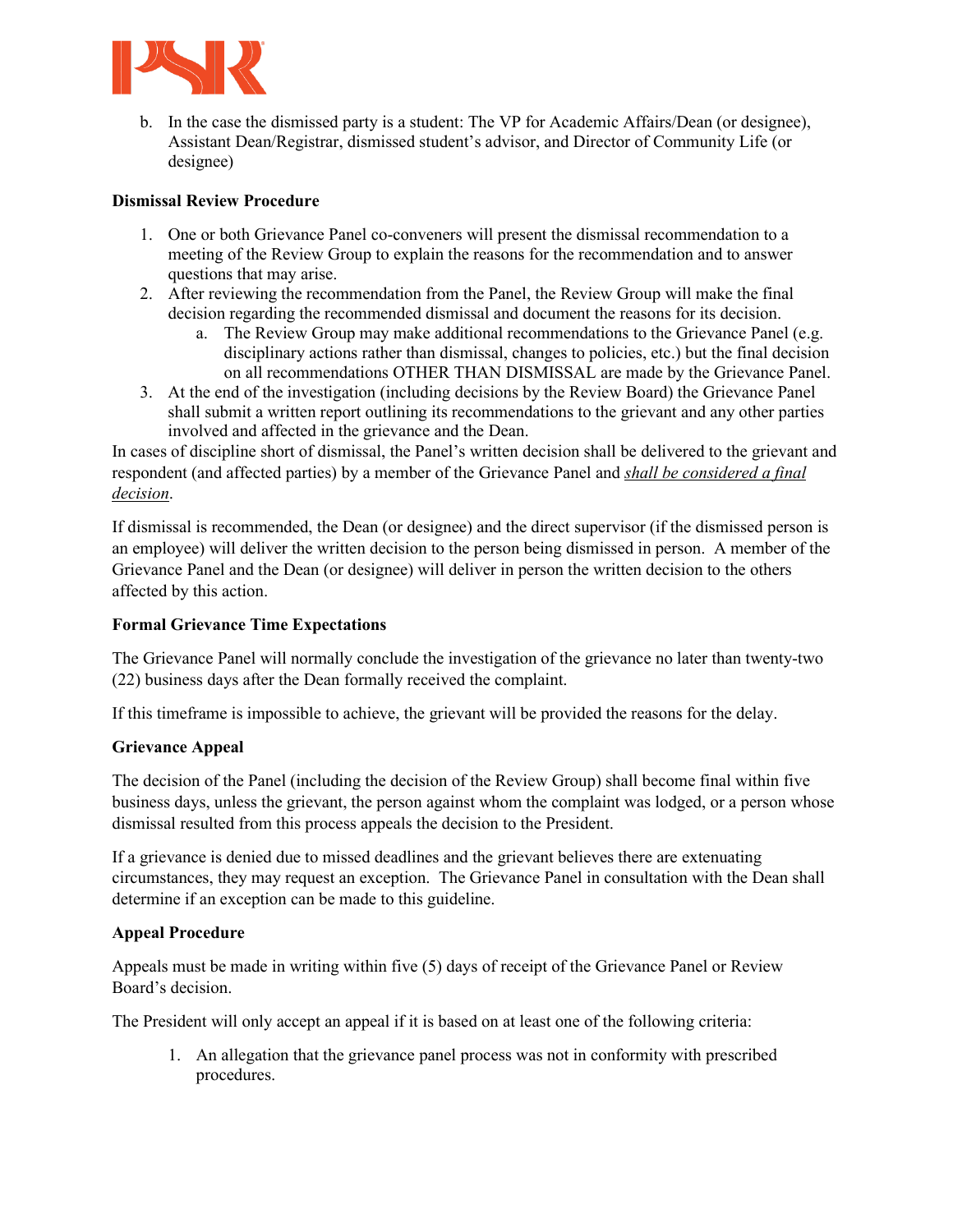

2. An allegation that there is new information or other relevant facts not brought out in the original hearing, enough to alter a decision, because such information and/or facts were not known to the person appealing at the time of the original investigation by the Grievance Panel.

The President will decide on whether to accept the appeal and will notify the grievant about the next steps. The President's decision is final.

# **CONCLUSION OF THE PROCESS**

All documentation developed during the formal grievance process shall be turned over to the Dean who will keep copies for official files.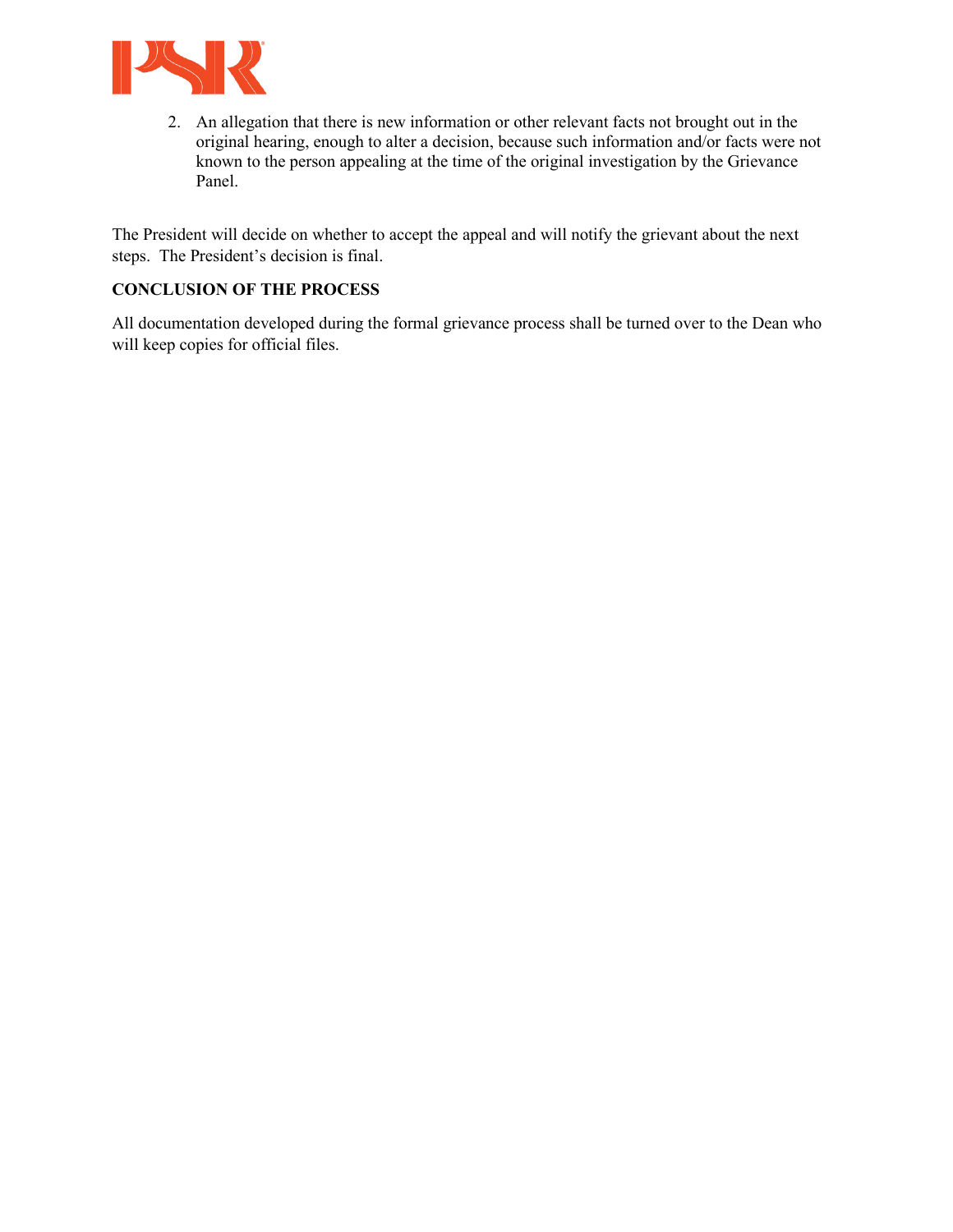

# Academic Disputes Policy

# **Academic Disputes with Pacific School of Religion/faculty**

A student who has an academic dispute with Pacific School of Religion Faculty should:

- $\bullet$  1<sup>st</sup> Contact the instructor involved, in writing, regarding the concern.
- $\bullet$  2<sup>nd</sup> If the student wishes to appeal the instructor's decision, they should bring the matter to the Assistant Dean for Academic Affairs and Registrar. This phase of consultation may involve information gathering from involved parties, an attempt at a resolution, and the student may be advised to submit an Academic Petition form with relevant supporting documentation if needed.
- $\bullet$  3<sup>rd</sup> If the dispute is not resolved during this phase, or if the student is not satisfied with the decision of the Assistant Dean & Registrar, then the petition, supporting materials (which include efforts to resolve the dispute), and any additional documentation the student wishes to provide will be forwarded to the Dean. The Dean will then determine to either pass the dispute
	- o on to an Academic Committee or
	- o the Faculty for deliberation.

The decision of the Committee or Faculty is final.

**RESULT**- The student will be informed of the decision by the Dean's Office.

### **Academic Policy Disputes**

Academic disputes that are not related to a specific course or instructor should also be taken directly to the Assistant Dean for Academic Affairs Registrar, and a similar procedure of petitioning as described above may be implemented.

### **Grade Disputes**

Grade disputes must be submitted in writing to the Assistant Dean for Academic Affairs and Registrar within six months of the date the final grade is posted. Students are responsible for checking their grades in SONIS at the time they are posted (five weeks after the last day of the term). Disputes after six months of posting will not be considered except in the case of clerical and/or instructor error. This time limit does not apply to grades of "I" (incomplete).

Cross-registration of students in courses within the consortium is a valuable feature of the Graduate Theological Union. The GTU and all the member schools are committed to ensuring that students have appropriate recourse if they have a complaint about some aspect of their experience while taking courses at a school other than their own.

The following protocol is to be followed in any such cases, including but not limited to complaints concerning unfair discrimination, cultural insensitivity, sexual harassment, and disputes over grades and other forms of academic evaluation.

1. Each school of the GTU is committed to giving students from all other schools' access to its normal complaint process whenever they are taking courses or studying with faculty at the host school.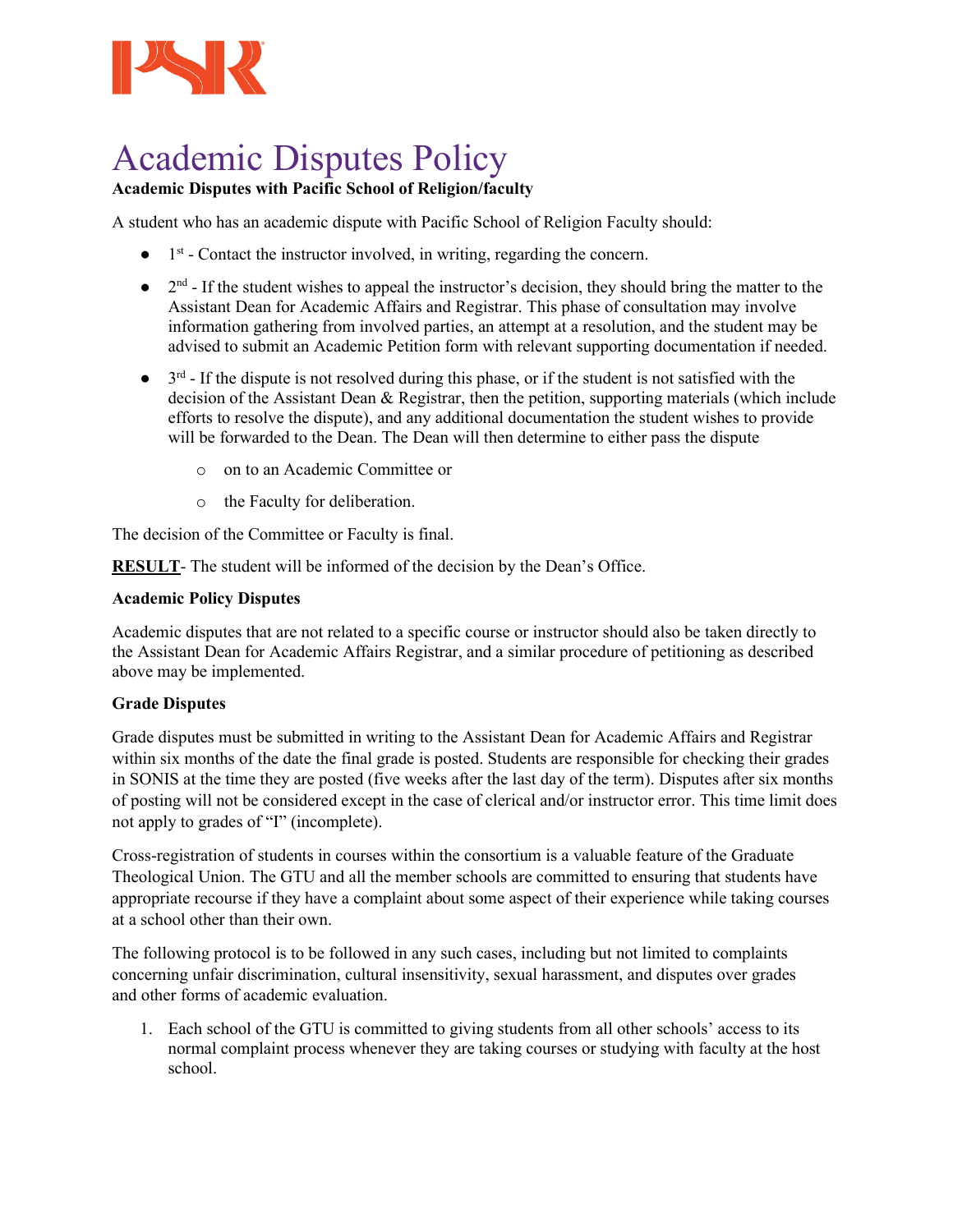

- 2. Students are encouraged to attempt to resolve the complaint directly by raising the issue with the individual at the host school whose conduct is the focus of the complaint.
- 3. If the matter cannot be resolved directly, the student should bring the complaint to the attention of the dean at the student's own school.
- 4. The dean of the student's home school will then contact the dean of the host school in order to help the student determine which policies and procedures at the host school are relevant in the situation.
- 5. The normal policies and procedures of the host school will be followed, with the added proviso that the dean of the student's home school will be kept informed of the progress made in addressing the complaint.
- 6. At the conclusion of the complaint resolution process, the dean of the host school will report the outcome in writing to both the student and the dean of the student's home school.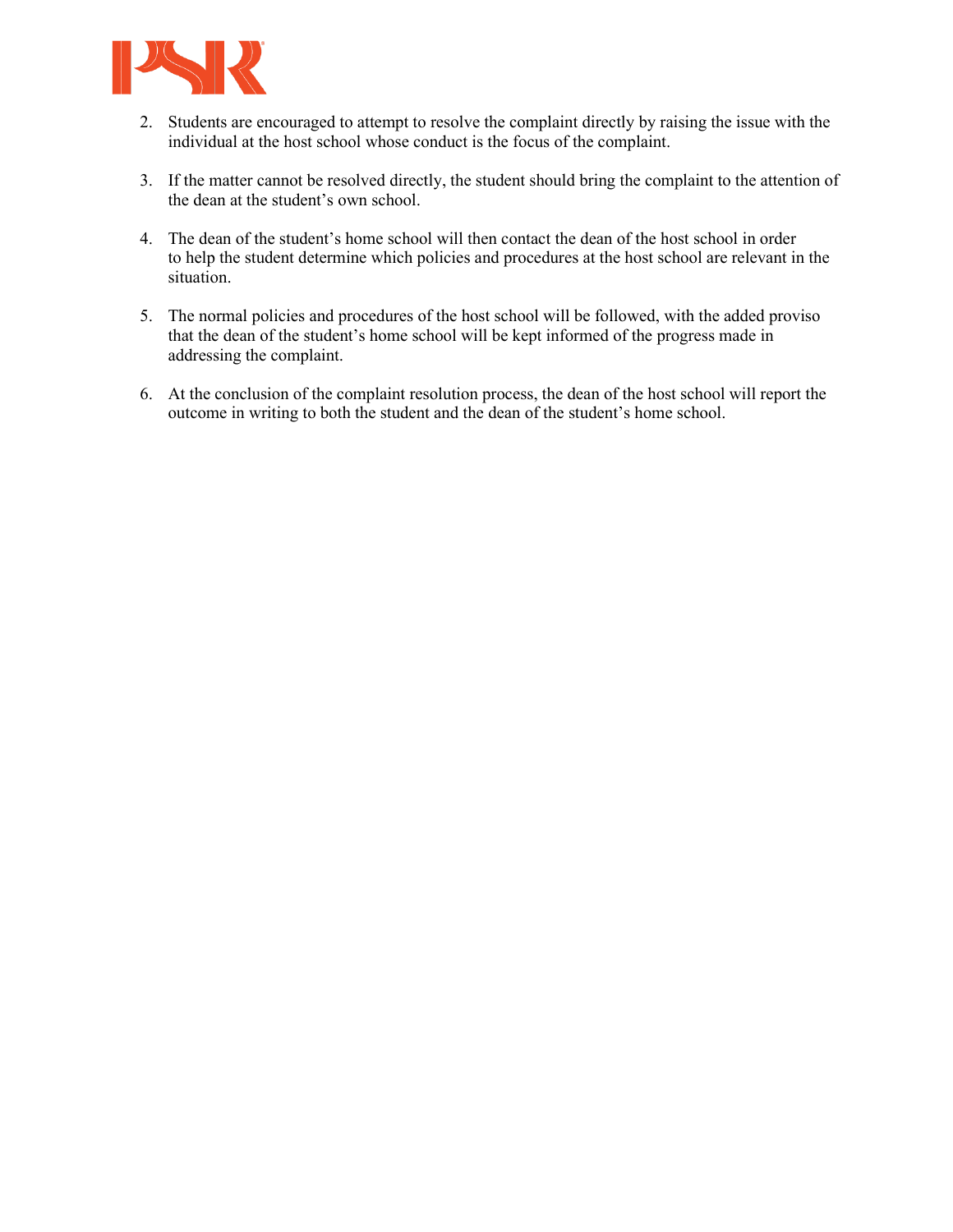

# Plagiarism Policy/Academic Dishonesty

In the United States and many other countries, one of the important markers of high academic standards is proper attribution (giving credit) for someone else's ideas, thoughts, words, or methods of scholarship. Proper credit should be given in both oral and written contexts. Proper credit is:

- When you use an actual sentence from a published article or unpublished essay, including print and digital material, you must put the sentence in quotation marks and give a footnote or citation to indicate who said it. The citation should include full bibliographic information. (For further information about correct citation form, see Kate Turabian, *A Manual for Writers of Term Papers, Theses and Dissertations.*)
- When you paraphrase or summarize another person's ideas, you must give a footnote or citation to indicate whose ideas they are and where you got them. (Or, in lecturing, make clear from whose ideas you are drawing.)
- When you adopt a significant idea from someone else's work, you must give a footnote or citation to indicate where you got the idea.
- When you use a method developed by someone else, you must give a footnote or citation to indicate the source of the method.

When you fail to do this, it is considered Plagiarism/Academic Dishonesty. Plagiarism/Academic Dishonesty can apply both to students and to faculty. Plagiarism/Academic Dishonesty is using someone else's ideas, thoughts, words, or methods of scholarship as if they were your own and without giving proper credit to that person. Plagiarism/Academic Dishonesty is considered wrong because (1) it is 'stealing' another person's ideas, methods, etc., and (2) it is 'lying' — representing something as your own when it is not yours. At PSR, as at many comparable graduate-level institutions, Plagiarism/Academic Dishonesty is considered a serious offense.

- Plagiarism/Academic Dishonesty includes failing to give citations in the examples above.
- Plagiarism/Academic Dishonesty also includes copying another student's exam or part of an exam or essay.

It is not Plagiarism/Academic Dishonesty when you indicate clearly that you are summarizing someone else's views in order to provide the context for an assessment or critique of those views, or to incorporate them into a larger project. In this case, you must indicate clearly that you are giving the views of someone else — e.g. by starting with "so-and-so argues that…" It is also not Plagiarism/Academic Dishonesty to use a well-established idea that has been developed in multiple sources — e.g. to claim that God can be called "woman" as well as man is now sufficiently well established that it needs no attribution. Some phrases — e.g. "the personal is political" — are in such wide usage that sometimes we do not know where they originated; in such cases, it is acceptable to use them without attribution. However, the best scholarship will make every effort to give attribution where possible (e.g. to note that this phrase came from Robin Morgan).

# **Procedures and Penalties**

Instances of suspected Plagiarism/Academic Dishonesty will be reported to the Academic Dean (or, in the case where the Dean is suspected of Plagiarism/Academic Dishonesty, to the President). Suspected Plagiarism/Academic Dishonesty may be reported by either students or faculty. The Dean or President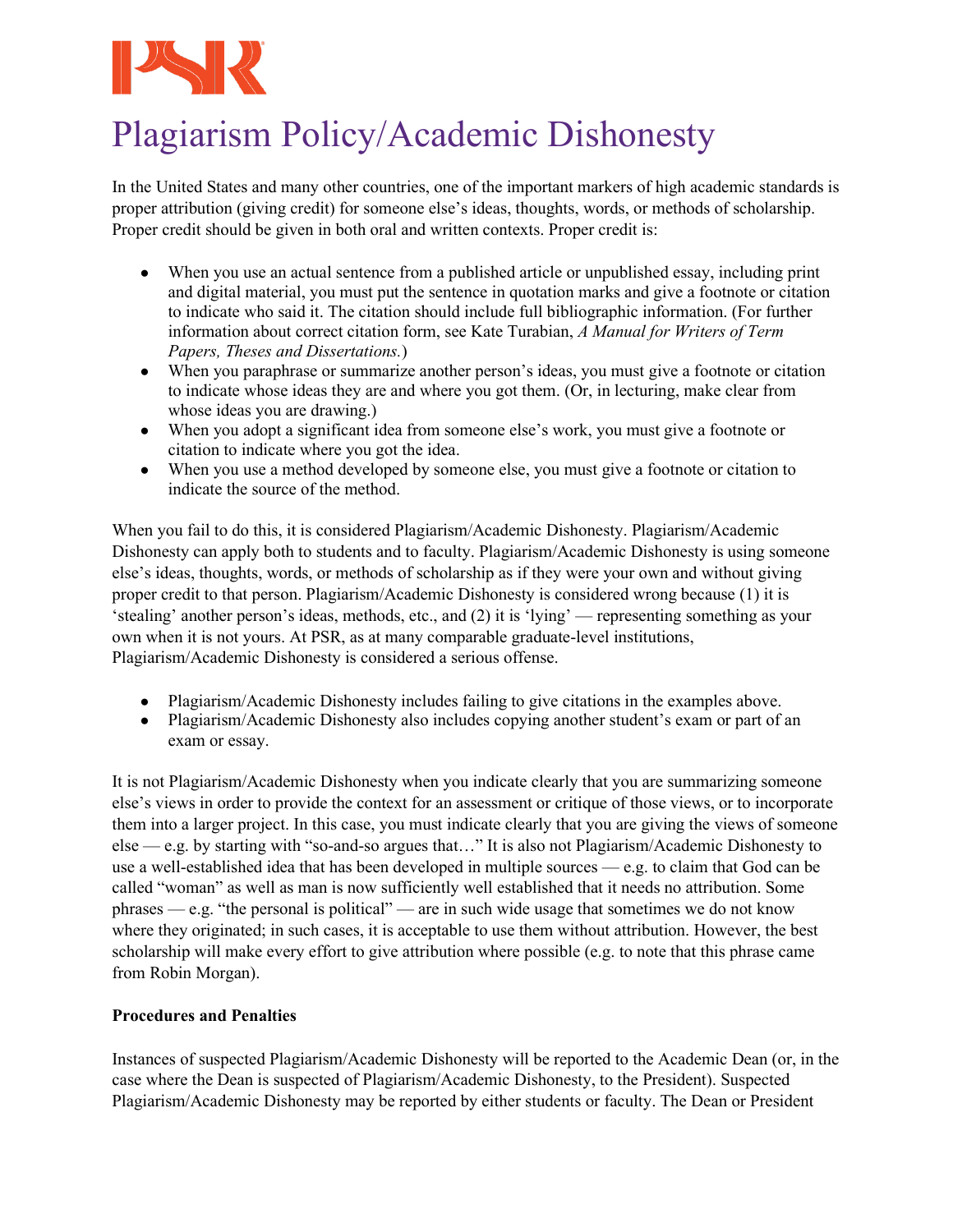

will assess the evidence and investigate in order to determine whether Plagiarism/Academic Dishonesty has occurred.

PSR's Plagiarism/Academic Dishonesty Policy applies to all PSR students and PSR faculty, including but not limited to adjunct and visiting faculty. In all cases of reported Plagiarism/Academic Dishonesty, source information of what was plagiarized (such as the name of the article, textbook, author, or the original source of ideas) must be submitted at the time the case is reported to the Dean's Office for at least one identified instance of Plagiarism/Academic Dishonesty. Failure to comply with the policy may result in a re-evaluation of work accused of containing Plagiarism/Academic Dishonesty by other PSR faculty and/or other administrators as assigned by the Dean or President.

# **In the Case of Students**

When Plagiarism/Academic Dishonesty has been substantiated, the faculty person shall inform the dean's office (every instance of substantiated Plagiarism/Academic Dishonesty must be reported to the dean's office so that Plagiarism/Academic Dishonesty can be monitored). The faculty member will discuss the Plagiarism/Academic Dishonesty policy with the student and the student shall fail the assignment.

Additionally, the student will sign a letter stating that they have committed Plagiarism/Academic Dishonesty, have received a warning, and is aware of the consequences. A letter for each instance will be signed and placed in the student's file each time the student has committed Plagiarism/Academic Dishonesty.

If, when reporting student Plagiarism/Academic Dishonesty to the dean's office, it is discovered that it is the student's second attempt at Plagiarism/Academic Dishonesty, the faculty member, dean, and student shall meet. The student will fail the course.

If a student plagiarizes a third time, the student shall be immediately expelled from the school.

Any student expelled for Plagiarism/Academic Dishonesty will not be allowed to re-apply to PSR for a minimum of one year. If the student re-applies after one year, all documentation regarding instances of Plagiarism/Academic Dishonesty and the institutional actions taken will be included in the admissions file for review. If the student is re-admitted and one more confirmed instance of Plagiarism/Academic Dishonesty occurs after re-admission the student will be expelled again permanently with no option of returning.

### **In the Case of Faculty**

If allegations of Plagiarism/Academic Dishonesty appear to be substantiated, the faculty member has been charged with "action justifying dismissal," and shall be dealt with according to the procedures described in the Faculty Manual. Faculty who serve on the Core Doctoral Faculty of the Graduate Theological Union are also subject to the Plagiarism policies and procedures of the GTU.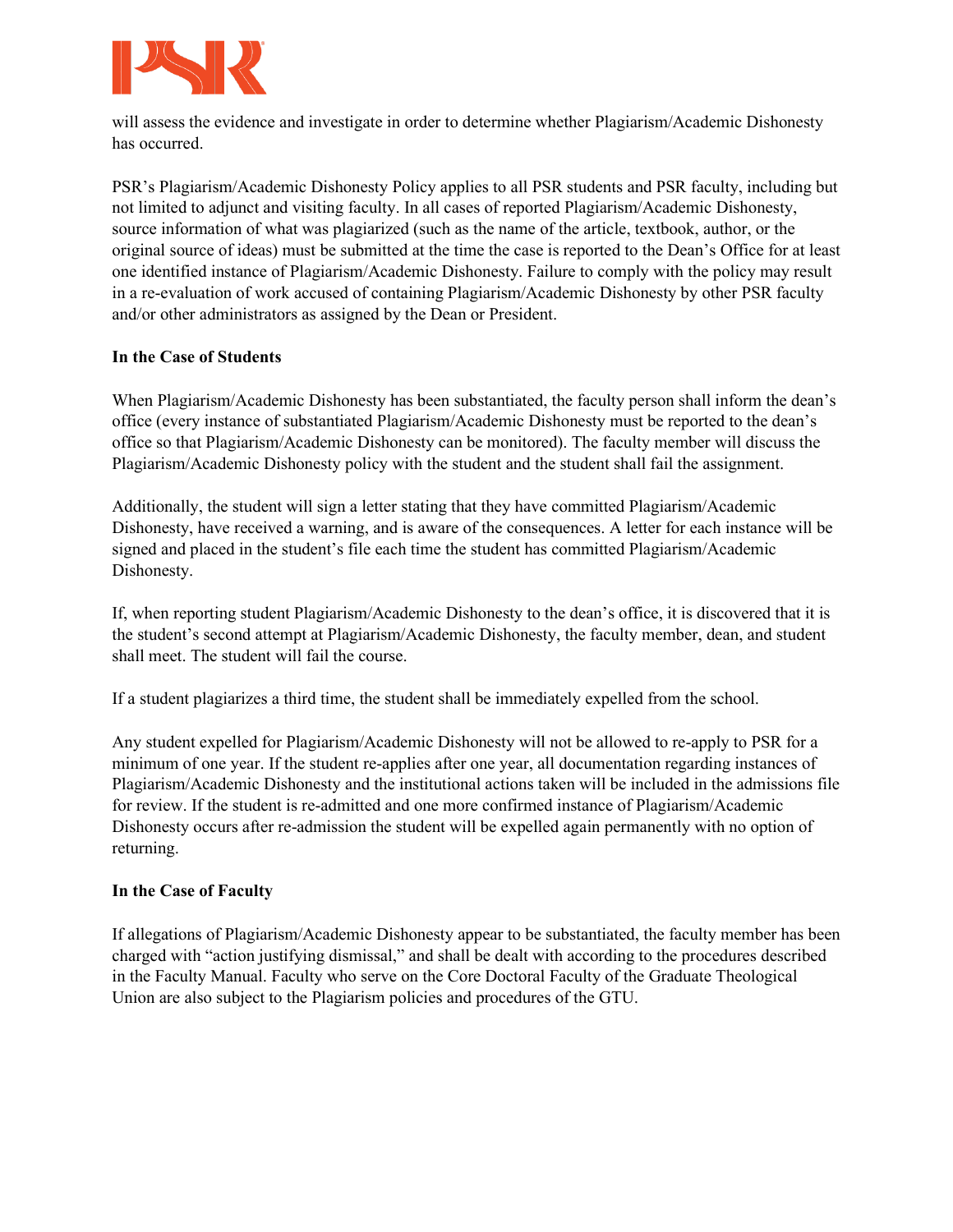

# **GTU Consortial Agreement Regarding Plagiarism[2](#page-10-0)**

When a student from one GTU school is suspected of plagiarism in a course that the student is taking at another GTU school, the following protocol will be followed:

1. The faculty member teaching the course will notify the dean of the faculty member's school that the student has been suspected of plagiarism.

2. The dean of the faculty member's school will notify the dean of the student's school that the student has been suspected of plagiarism.

3. The faculty member will follow the policy of his or her own school in regard to possible consequences within the context of the course (e.g., failing grade on the assignment, failing grade for the course, etc.).

<span id="page-10-0"></span>4. The student's school will be responsible for following its own policy in regard to possible consequences beyond the context of the course (e.g., warning, academic probation, expulsion, etc.)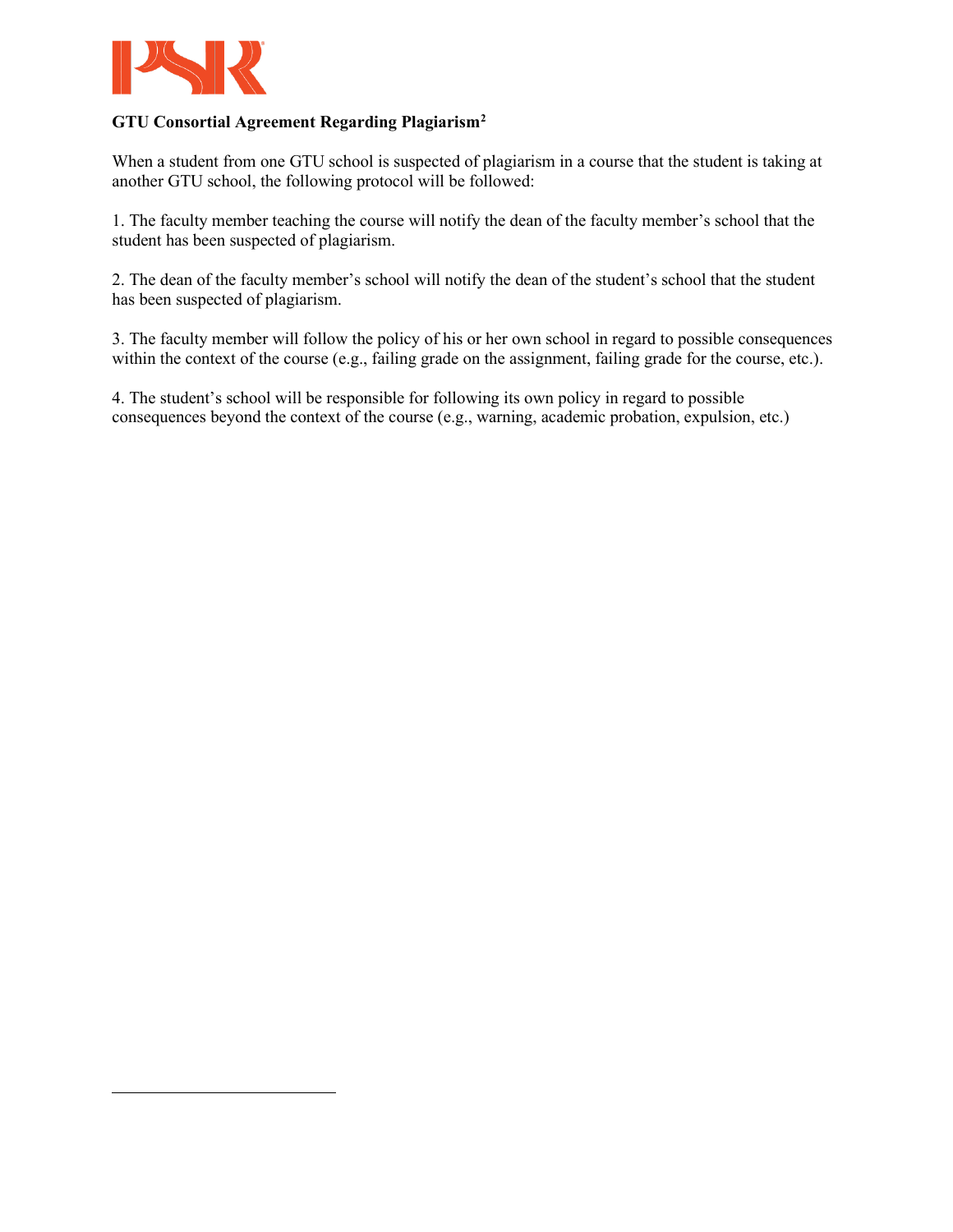

# Grades

Grades are pedagogical tools to help students understand two things: (1) where they stand on any one assignment and (2) whether they have fully mastered the coursework or if further work on it is needed before moving on to the other issues. Thus, assigned grades should communicate the following. The grade point average (GPA) associated with each letter grade (LG) is also listed below.

# **Letter Grades**

# **GPA LG Explanation**

- **4.0 A+** Publishable material; superb work, far beyond the level of excellence generally found in student work.
- **4.0 A** Excellent work; work that shows a level of mastery *consistently* beyond the expected scope of the assignment
- **3.7 A-** Excellent work; work that shows a general level of mastery *usually* beyond the expected scope of the assignment but also indicates a few instances of *only* adequate levels of mastery
- **3.3 B+** Very good work; work that indicates a *consistently* full and adequate mastery of the assignment at the expected level
- **3.0 B** Good work; work that indicates a basically adequate level of understanding of the assignment but where improvements are clearly possible
- **2.7 B-** Passable work; work that shows a beginning grasp of the assignment but that needs improvement and additional study to reach a level of adequate mastery
- **2.3 C+** Weak work; work that indicates significant lacunae in understanding, execution, or critical engagement; much additional study is needed to adequately fulfill the assignment
- **2.0 C** Poor work; work that shows a lack of overall understanding of the assignment
- **1.7 C-** Lack of work; work that indicates varying degrees of weakness in understanding, execution, and critical engagement
- **1.4 D** Extremely poor work; work that indicates severe weakness in understanding, execution, and critical engagement; student needs to begin studying all over again
- **0.0 F** Failure Consistent inability to understand, execute and critically engage the material; student receives no credit for assignment or class.

### **Other Grades**

The following are some Other Grades that PSR uses and their explanations.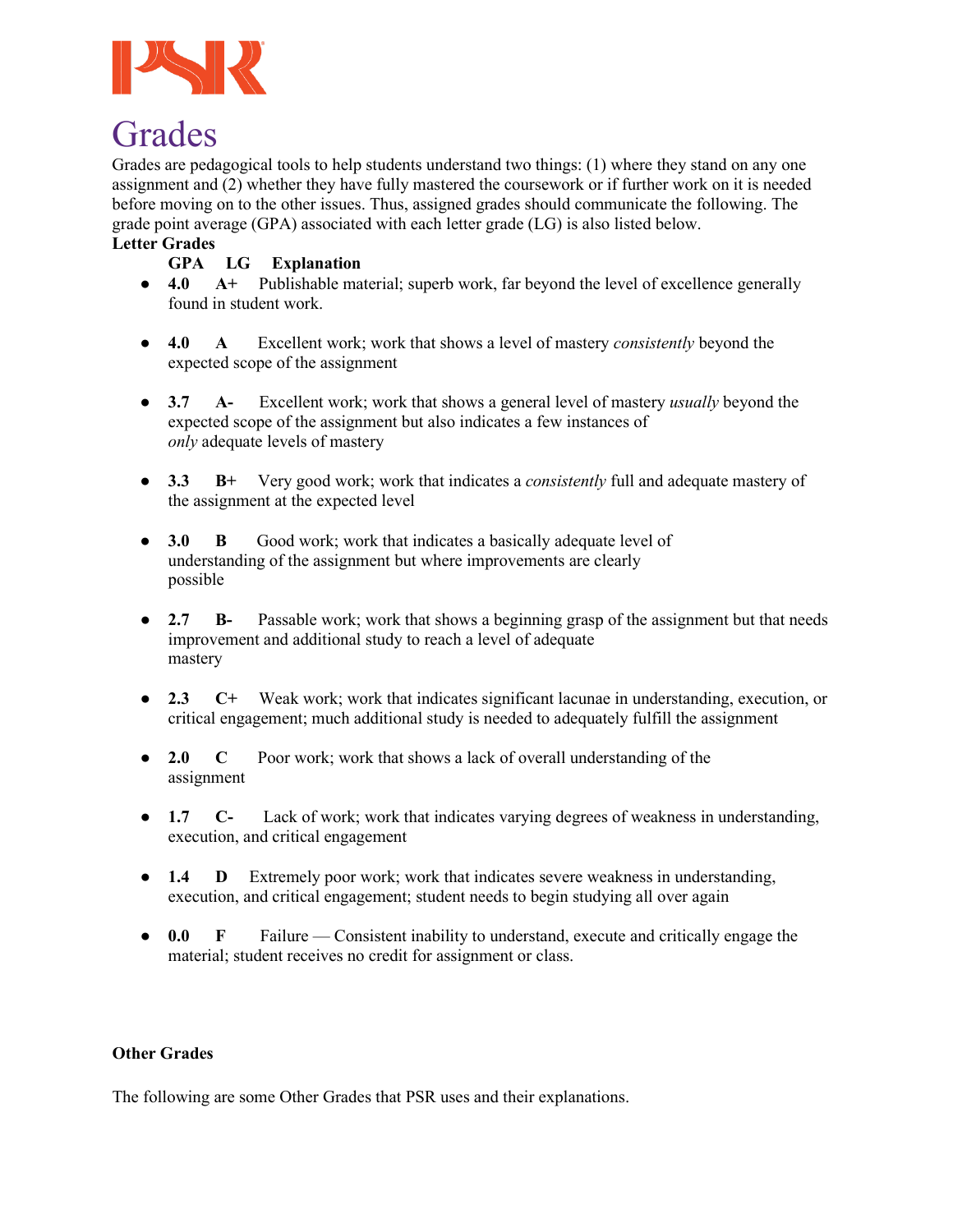

- $\bullet$  AUD = Audit
- $\bullet$  I = Incomplete
- $\bullet$  IP = In Progress (IP units may not be used toward graduation requirements)
- $\bullet$  NC = No Credit (usually given in non-audited courses offered for 0.0 units)
- $\bullet$  NR = Not Recorded (students should contact instructors to resolve)
- $\bullet$  P = Pass
- $\bullet \quad NP = No Pass$
- $\bullet$  S = Satisfactory, given for CEU courses in which CEU requirements were fulfilled
- NS = Non-Satisfactory, given for CEU courses, in which CEU requirements were not completed
- $\bullet$  W = withdrawal
- $\bullet$  WF = Class dropped after final deadline to count as Withdrawal

# NOTES:

- 1. No credits are given for courses that receive an AUD, IF, F, NC, NR, and W.
- 2. Passing "P" grades are not reflected in the GPA.
- 3. Continuing Education Units (CEU's) do not carry academic credit.

### **Pass/Fail**

Some courses are offered only on a pass/fail on basis. You may request permission to take a pass/fail course for letter grade, but this option is always subject to the consent of the instructor. When a course is taken for pass/fail, pass is the equivalent of C or better. Fail indicates the level of C- or below. No credits are given for courses that fail. If a student anticipates additional graduate work, it is not advisable to take academic courses pass/fail, particularly in the anticipated field of study. For information on what restrictions there may be to take pass/fail courses in your program, please review your program information.

# **Withdrawal**

A withdrawal from a class is indicated on a transcript as a "W". Students may drop a class without it appearing on the transcript so long as they drop the course prior to the  $7<sup>th</sup>$  week of the term (50 percent for short-term classes). After the  $10<sup>th</sup>$  week of the semester (or 75 percent for short-term classes), students may not withdraw from any course and must either receive a grade or request an Incomplete.

### **Policy on Unsubmitted Grades**

PSR shall take appropriate and reasonable measures to communicate with instructors to ensure that course grades are submitted within a reasonable amount of time in accordance with published deadlines. In the case that an instructor is incapacitated, unresponsive, or otherwise unable to submit grades two (2) months beyond the stipulated deadline, the PSR Dean shall assign another faculty person to evaluate final work and assign grades to registered students.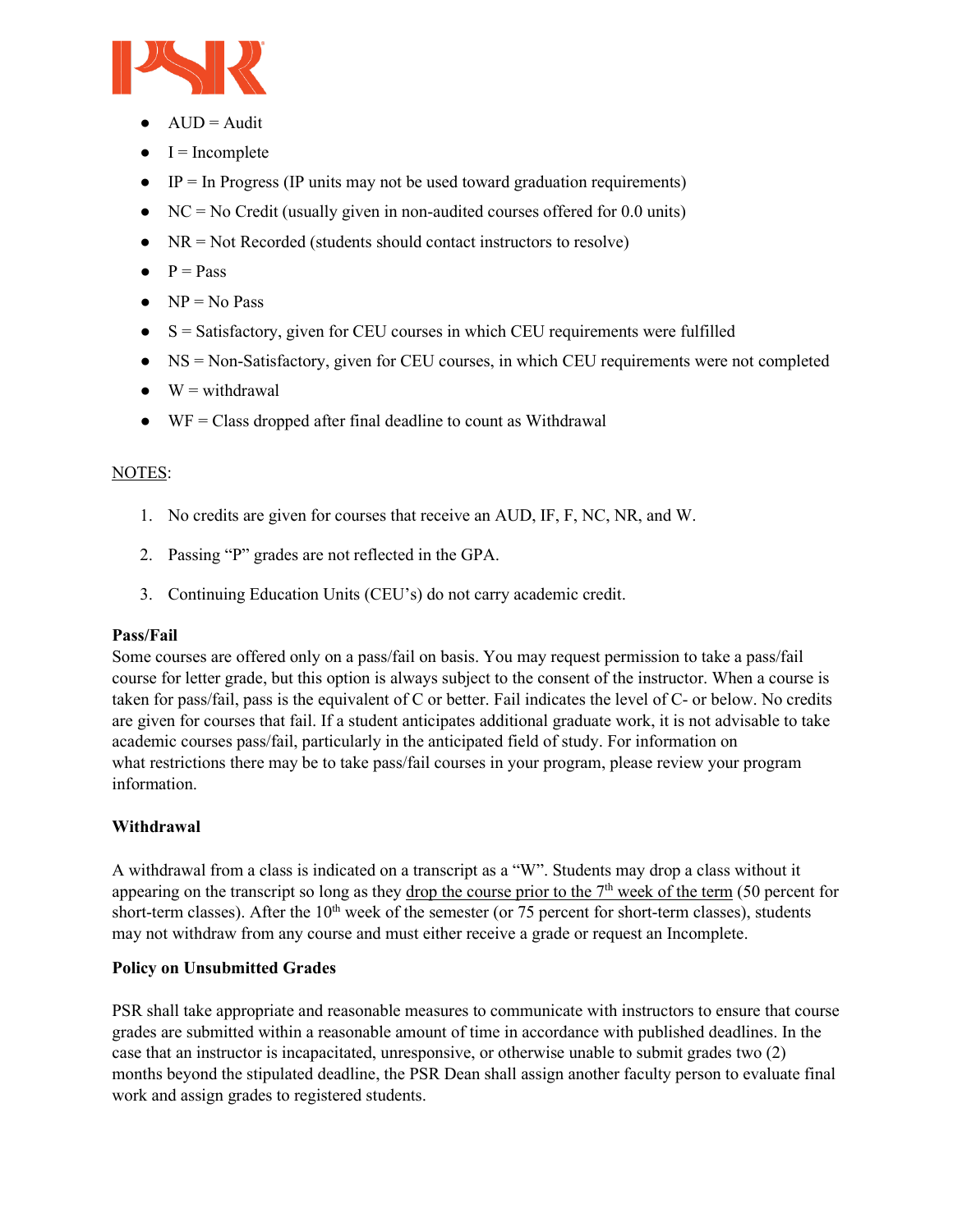

# **Tracking Progress within a Course and Final Grades**

Courses are managed in a shared Learning Management System (LMS) called Moodle. Students receive feedback of their progress directly from the Moodle system. Students must frequently check their progress in a course to ensure they are doing well, submitting their work on time, and doing all that's necessary to succeed in the class.

SONIS, PSR's student information system is where all student's official records are held. Final grades are entered into the SONIS Student Portal 5 weeks from the last day of the semester. Students should only reference SONIS for their academic records and final grades.

# **Repeating a Course**

A course may be repeated once to improve a poor or failing grade (no letter grade other than D or F). When a course is repeated, the previous grade remains on the transcript for 0.0 credits, and the new grade and units are used to calculate GPA and show up on the transcript for the semester in which the course was repeated.

For information on required GPA's, consult the Satisfactory Academic Progress Policy: For more information on disputing grades, consult the Academic Disputes Policy. For any other questions regarding grades, contact the [Assistant Dean for Academic Affairs and Registrar.](mailto:lreed@psr.edu)

# Credit Hour Policy

For PSR courses, one (1.0) semester credit hour requires the following minimum work:

- one hour of instructor mediated learning and
- two hours of outside of class study weekly

for an average fifteen (15) week semester.

Thus, one three credit hour (3.0) course would require a minimum of 12 hours of work per week (3 instructor mediated hours plus 9 outside study hours) for 15 weeks.

### *Time per Credit*

For each graduate credit awarded by a course at Pacific School of Religion, students should be spending approximately one hour (50 minutes) in contact with the instructor and three hours (150 minutes) on course work outside of class per week over the equivalent of a 15-week semester. This applies to face-to-face, intensive, and online classes alike.

- $\bullet$  1.0 credit course = 15 hours of direct contact plus 30 hours outside of class
- $\bullet$  1.5 credit course = 22.5 hours of direct contact plus 45 hours outside of class
- $\bullet$  3.0 credit course = 45 hours of direct contact plus 90 hours outside of class

These figures are targets, not absolutes. Courses may exceed the expectations, or the ratio of direct contact to outside work may vary somewhat.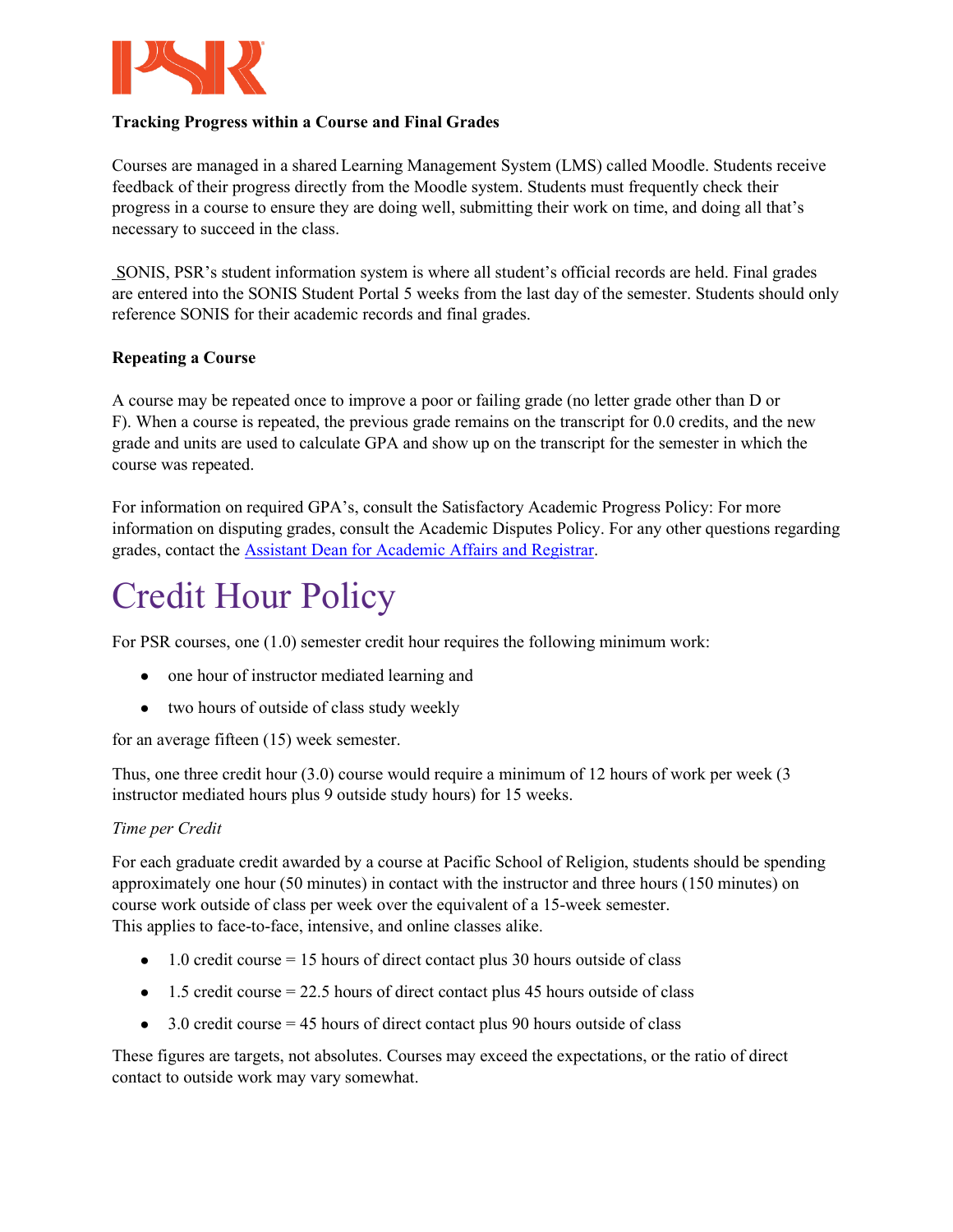

*Students may not miss more than 10% of direct contact time within a given course. Students who miss 10%, or more, of any course are subject to an automatic fail unless the missing contact hours can be made up by the student and faculty meeting outside of the normal class hours (this is completely dependent on faculty willingness and availability as it is not required for faculty to do so).*

Learning outcomes for classes that have multiple formats are to be identical across format. Format should have no effect on quality or quantity of learning outcomes.

# *Hours Outside of Class*

"Hours outside of class" include advance and daily readings, writing, participation in online discussions, studying, reflection, projects, final papers, etc.

# *Intensive (Sbort-Term Classes) & Experiential Classes*

Intensive and Experiential classes take place in summer and January sessions. They typically meet for four or eight hours of learning per day, five days a week, for one to two weeks. Because we cannot expect students in a five- or ten-day course to spend 10+ hours per day studying outside of class, substantial student work ahead of and/or following the actual course dates is to be expected.

# *Contact Hours for Intensive/Short-Term Classes*

One Week Course  $(1.5 \text{ units}) = 5 \text{ days}$ , 4 hours per day

One Week Course  $(3 \text{ units}) = 5 \text{ days}$ , 8 hours per day

Two Week Course  $(1.5 \text{ units}) = 10 \text{ days}$ , 2 hours per day

Two Week Course  $(3 \text{ units}) = 10 \text{ days}$ , 4 hours per day

*\*Students may not miss any class time for intensive one-week courses and may only miss one day of class if the course meets for two weeks. Missing any time beyond what is specified will result in the student failing the class.*

# **Attendance Policy for In-Person and Remote Learning**

Many courses are taught concurrently where students may take the same class either in-person or remotely. Students must register for the modality they prefer and, once selected, will have until the first day of class to switch. After the first day of class, students must remain in the chosen modality, no exceptions.

Absences, excused or otherwise, are held to the Credit Hour Policy. Students can not miss more than 10% of class time throughout the semester- no exceptions allowed. For students in a two hour and fifty-minute 3 credit course that meets weekly, the allowed number of absences is two. Any additional absence would lead to an automatic grade of "F" (fail) unless the faculty and student agree to make up the missing contact hours at an arranged time outside of normal class hours. In the event of excessive absences that are not made up with the faculty outside of the classroom, the student will be administratively withdrawn, and the mark of a "W" will appear on the student's official record for the course.

Students who register for in-person courses will be considered absent if they access the class remotely. Only in very rare circumstances will this be allowed and only at the discretion of the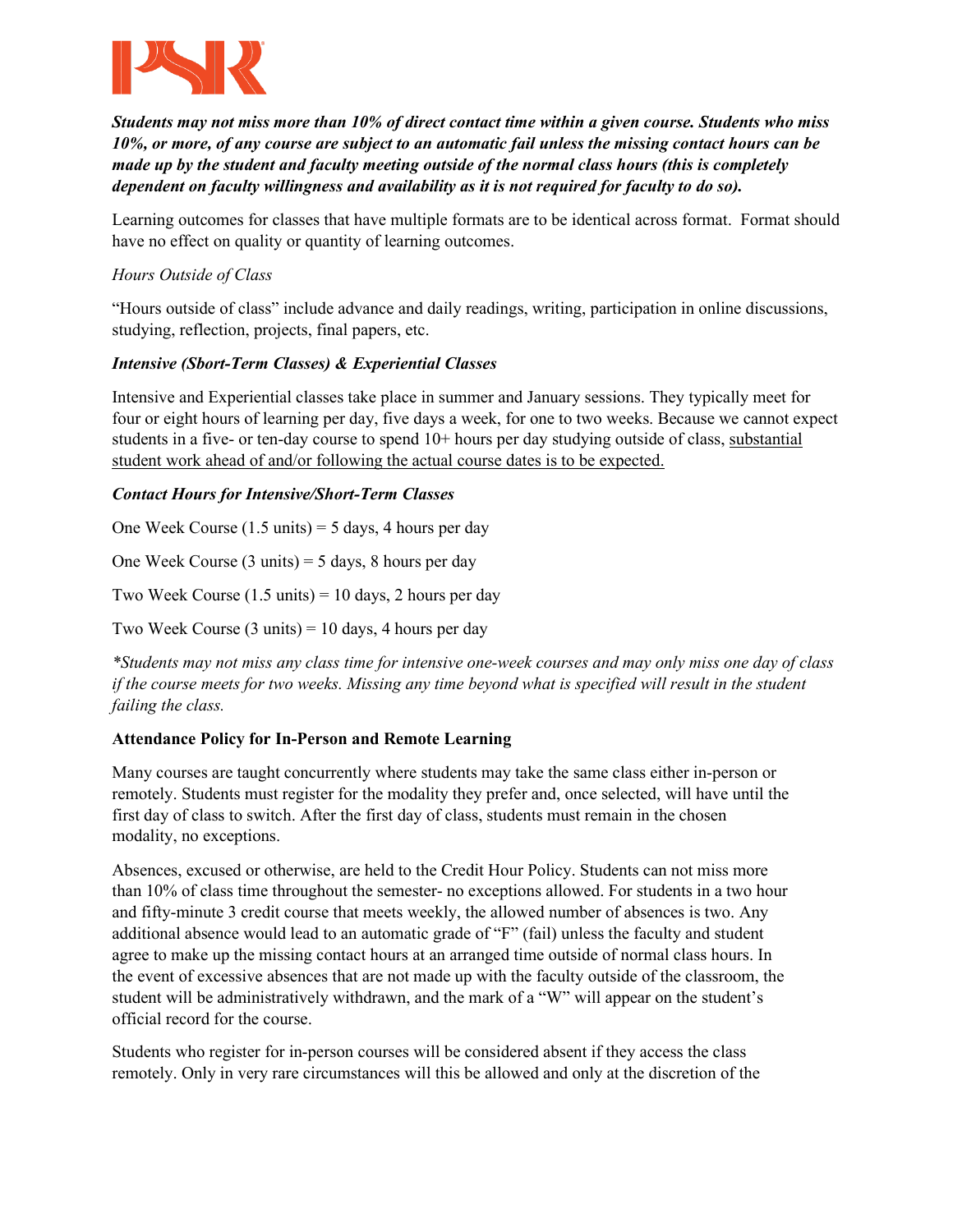

instructor. Students registered for remote learning will not be allowed to attend the in-person class session.

Students should always do their best to notify the faculty in advance of an absence and to get any missing work/materials from the faculty, so the student does not fall behind. Students should use faculty office hours and work with classmates to ensure they are reasonably caught up. Students should make every effort to attend every class and submit all assignments on time.

# **Make-Up Work**

In the event an assignment is due on the day of the class being missed, the assignment is still required to be submitted. Students should do whatever they can to get the assignment to the faculty either by submitting it digitally or asking a classmate to submit it. If the assignment is not submitted, the faculty may penalize the student by reducing points from the overall score, or reject the assignment completely, as defined in their syllabus.

PSR recognizes that a student may become sick or have life events that leads to their inability to complete an assignment on time. In order to prevent penalties for late submissions, the student is responsible for providing documentation to the teaching faculty member.. In the event the student falls too far behind (due to illness or life events), they should work with the teaching faculty member for the class on an Extension or an Incomplete.

### **Tardiness**

In order to prevent time waste and classroom disruption, students are expected to arrive to class, or in the zoom session, on time. In some circumstances, students may know in advance they will be late to a class and should notify the faculty in those instances. Any more than three tardies will be counted as an absence by the faculty. Students who come to class late more than three times will be reported to the Assistant Dean and Registrar. A meeting will be set between the Assistant Dean and Registrar to determine the cause. The outcome of this meeting may lead to an administrative withdrawal from the class if the instances of tardiness are too excessive or it's deemed that additional tardies will occur. In the event of an administrative withdrawal, the mark of "W" will appear on the student's official record for the course.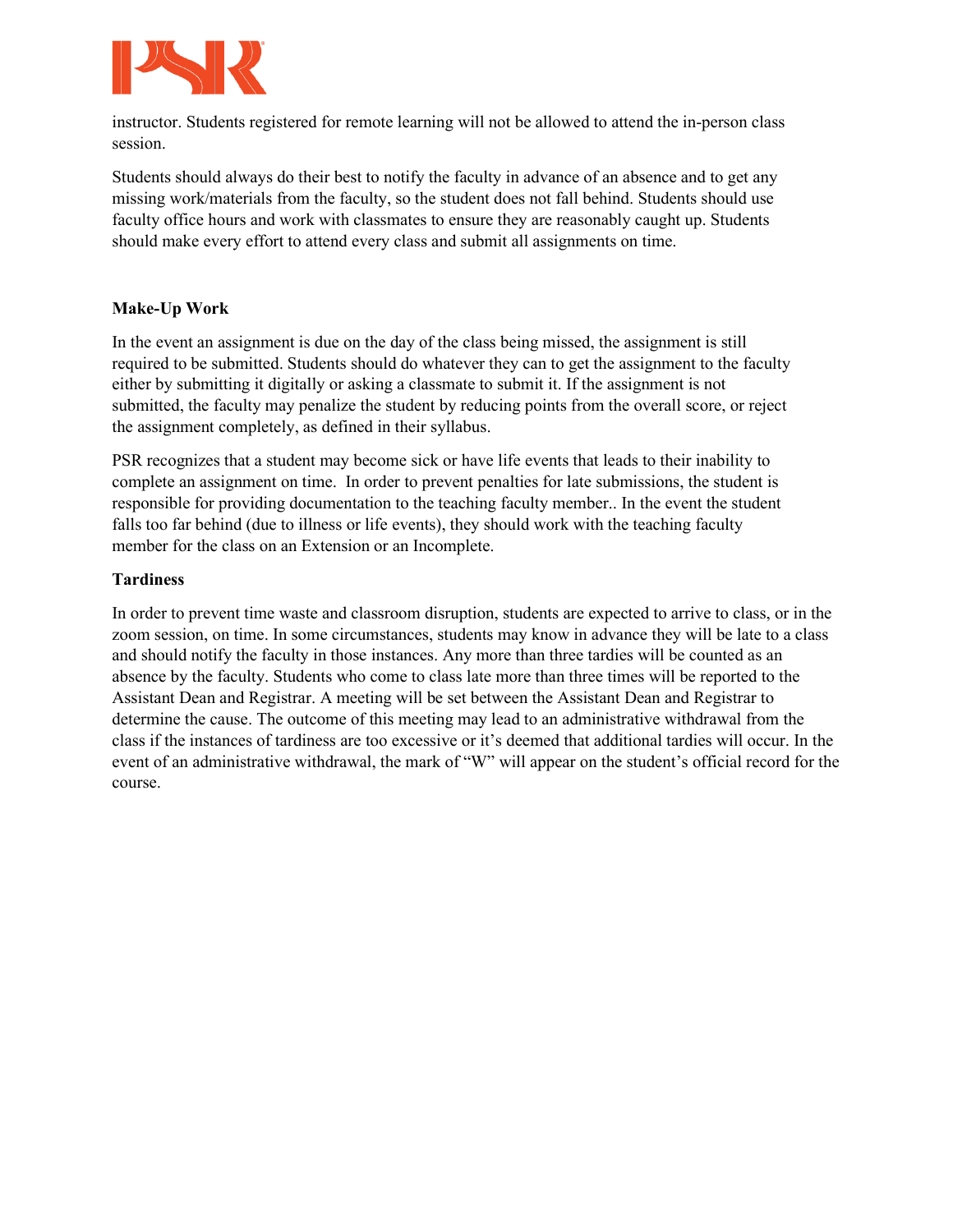

# Students with Disabilities: Accommodation Policy and Process

Pacific School of Religion strives for consistent and equitable student access to educational opportunities. In particular, the Accommodation Policy and process address a student's ability to fulfill degree and certificate course and program requirements. The policy covers student advising, classroom activities and requirements, program exams, GTU library use, and capstone experiences such as theses and dissertations. It does not address extracurricular events sponsored by GTU member institutions, student housing, and administrative activities (e.g., registration, access to facilities, etc.). Accommodations are not intended to give students with disabilities an unfair advantage but to remove barriers that prevent students from learning and from demonstrating what they have learned in the context of their formal degree or certificate program.

The Director of Community Life and Spiritual Care, along with the Assistant Dean for Academic Programming, serves the Student Accessibility Services (SAS). As needed, SAS will work with the Students with Disabilities Program staff at UCB to verify accommodation eligibility and recommend accommodation options.

**Student Request:** The student is responsible for fully participating in the process and exercising due diligence to ensure that the provision of accommodations is successfully accomplished. The student who wishes to request accommodations with their academic work submits the request form available on the PSR website's SAS page. The student needs to include official written documentation with the form from a professional who has the credentials and expertise to diagnose the student's condition (a form for this step is available on the website). The student is responsible for incurring any cost associated with the documentation.

**The Timing of a Student Request***:* The student should request accommodations early in the semester, well in advance of when the accommodation is needed. The student needs to factor in the amount of time required to secure written documentation from an appropriate professional. It can take time for the review process and verification, and recommended accommodations.

Students eligible for academic accommodations will normally have their request reviewed and, if appropriate, approved no more than two weeks after submitting the request.

**Decision:** SAS will finalize accommodation options in the context of institutional resources and culture and assure consistency and equity. Accommodation is not "reasonable" if it will necessitate modifications of the essential nature of a program or activity or would place undue financial or administrative burdens on the institution.

SAS conveys the official decision and, if appropriate, recommended accommodations to the student by email, who then uses written confirmation to work with appropriate staff and faculty on the implementation of accommodations. SAS also sends a communication to the faculty on the list of enrolled courses the student provides. *This list needs to be provided each semester accommodations are needed.*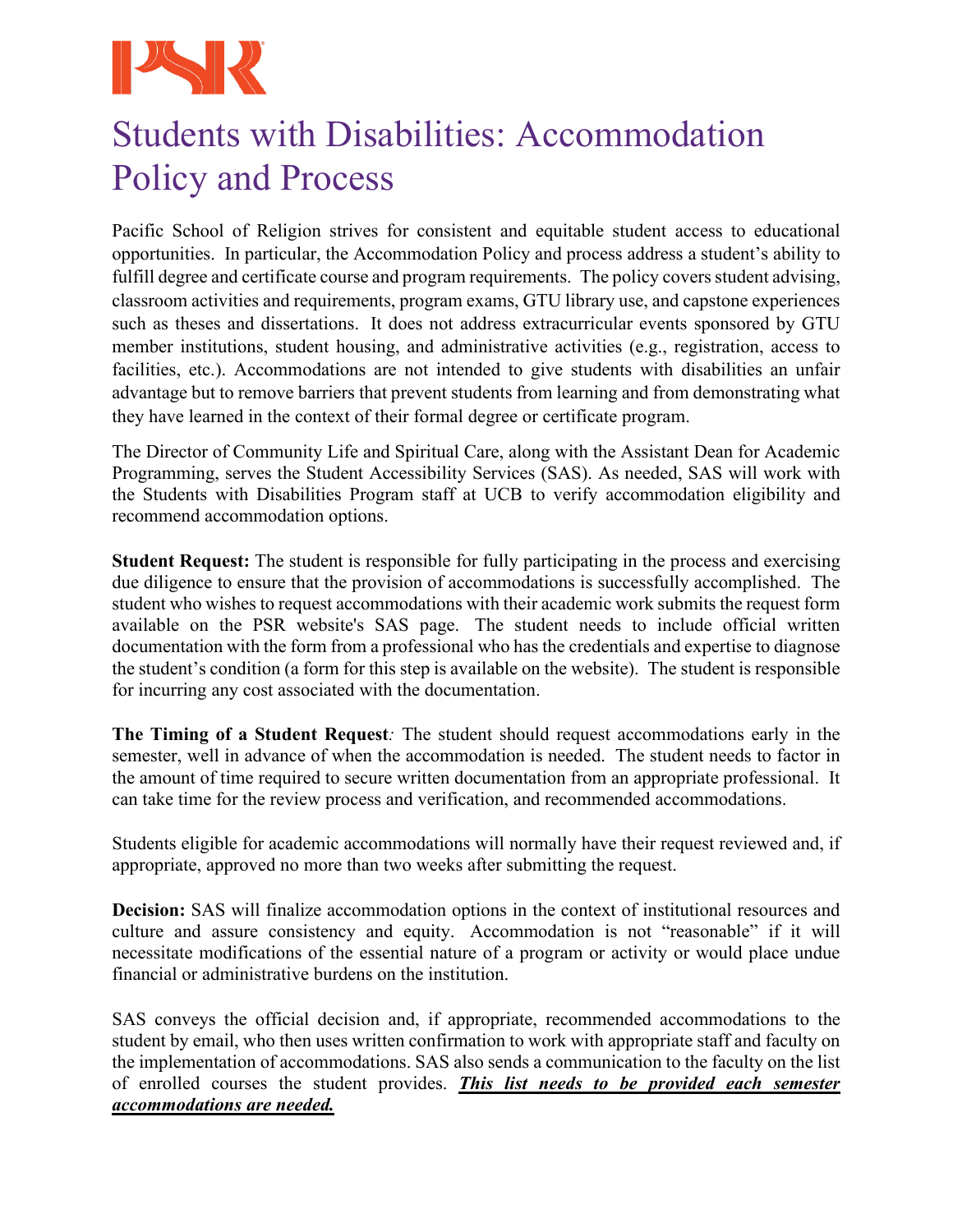

*Implementation: Accommodations will apply to all educational events described in the DRO's email for up to three years*. Students should present the SAS email to faculty and staff to arrange accommodations as needed.

**Appeal:** The student and/or faculty involved with the student may not agree with the SAS decision for accommodations. If a faculty member disagrees with and/or refuses to provide the recommended accommodations, SAS and an institutional contact should work with the faculty member to resolve her/his concerns. SAS can consult with UCB's Students with Disabilities Program and their section 504 compliance officer for advice on ways to resolve the conflict with the faculty member. If a resolution is impossible, the student can seek remedy from the faculty member's school's academic grievance policy.

If a student disagrees with the SAS decision and/or recommended accommodations, they can appeal the decision through her/his own school's academic grievance policy. Again, SAS and an institutional contact should work with the student first to find ways to resolve concerns.

# Student with Disabilities: Accommodations Forms

To request accommodations, students must register with SAS, which involves:

- Complete the [Accommodations Request](https://www.psr.edu/wp-content/uploads/2020/07/Accessibility-Services_Request-Form_-July-2020.pdf) form.
- Provide supporting documentation (see [Documentation Guidelines\)](https://www.psr.edu/wp-content/uploads/2020/07/Disability-Policy-Statement-July-2020_PSR-Update-.pdf).
- Meet with a SAS staff member to discuss your request and current situation and to develop a plan for moving forward.

All medical documentation and requests for accommodations will remain confidential. Confidential information is shared only with those who have a legitimate need to know. Student Accessibility Services (SAS) may share some information with instructors and staff as necessary to coordinate student accommodations.

Students who are unsure about their eligibility for assistance should complete the Request form and meet with SAS staff to discuss their situation.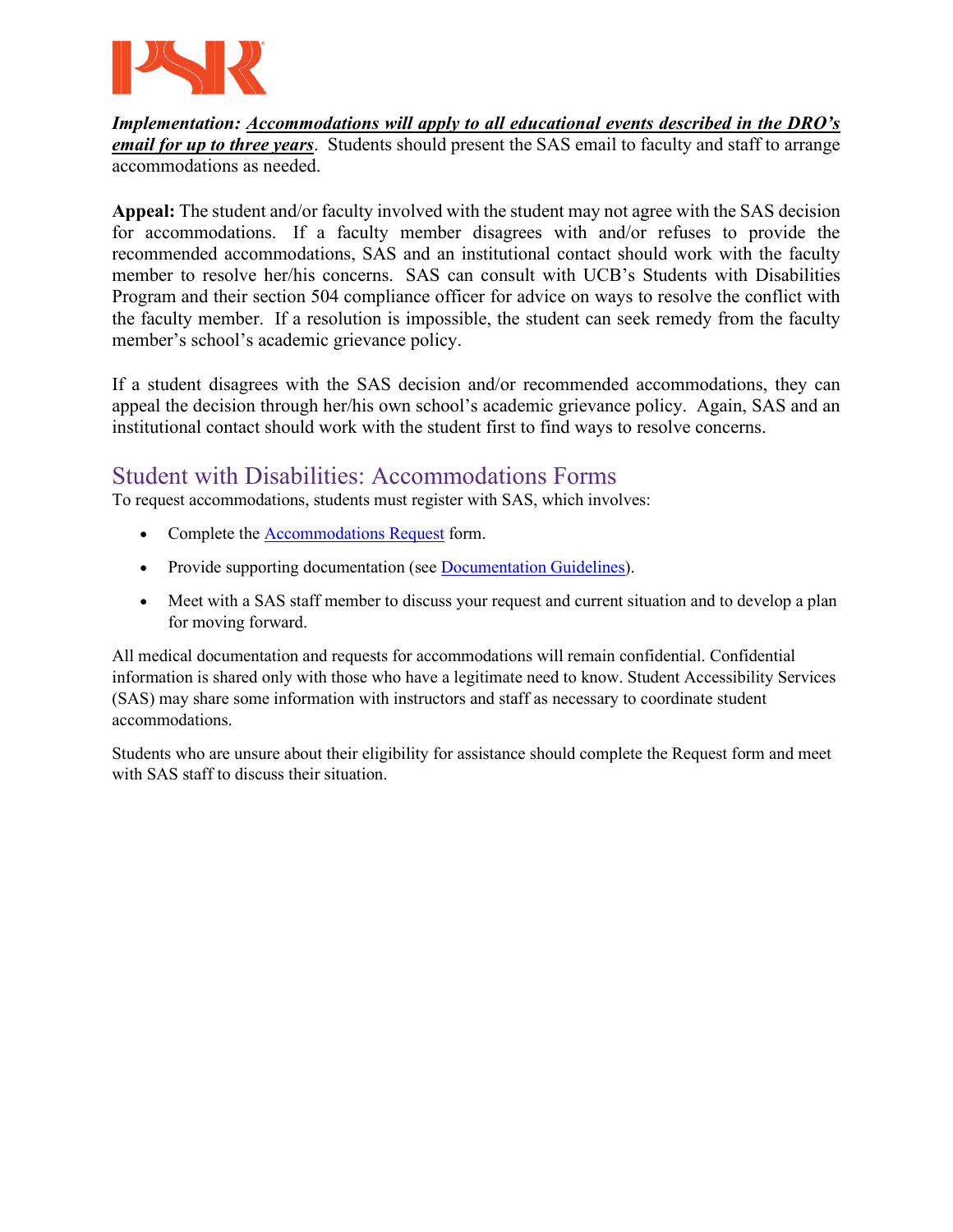

# Inclusive Language Policy

# Policy Statement on the Use of Inclusive Language

## **The basic assumptions of our statement are:**

Language shapes and informs our impressions of reality. It is basic to learning.

Language informs our attitudinal stereotypes and subtly influences people into roles, positions, status, and other fragmented forms. It is a key to human relationships.

Language can be a creative, liberating force or a captive, oppressing force. It is an expression of shared assumptions and a major factor in all liberation struggles.

Both women and men suffer from using a male-oriented language that forces personalities into culturally approved roles, limiting free decisions.

Our use of male-dominated language images and forms denies the feminine/masculine duality in each of us.

## **There are some basic theological assumptions that need affirmation considering the above assumptions:**

God is not a male person (SUPER-Superman). Terminology about God, particularly in worship, which uses exclusively masculine words (e.g., He, Him, His, Father, Lord), distorts our concepts of a deity in whose image both females and males are created.

All persons share equally in God's plan for humanity.

Jesus recognized women as valuable persons, even to the point of violating the social mores of his time (e.g., by conversing with women in public).

The Church, as the Body of Christ, is a liberating and creative force enabling persons to transcend the boundaries of language and society in being faithful to the Word (Gospel) of Love.

The historical periods described in the Bible, as well as the times in which the Scriptures were written, compiled, and translated, were all in patriarchal social settings. Thus, images of male-female roles described are colored by the cultural understandings of those times and need not be literally interpreted for our changed cultural situation. The truths of the faith are denied by sex-role stereotypes. They can be conveyed more clearly without the male-dominant, female-submissive images of a given historical period.

### **The following suggestions are given as guidelines for use in printed materials, classroom environment, academic work, and worship. The guidelines are based on the above assumptions and theological affirmations.**

Much of the language which appears in printed materials reflect a masculine bias. Therefore, the following list of words is given as alternatives to the exclusively masculine phraseology:

For **mankind**: Humankind, humanity, people, persons, creatures, citizens, community, ourselves, yourselves, folk, mortals, beings, etc.

For **brotherhood**: sisters and brothers, society, public, unity, community, amity, kinship, corporates, etc.

For **masculine pronouns**: he/she, we, our, their, one, the person, individual, someone, member, etc.

Attempts need to be made to refer to God in other than exclusive masculine words in order to balance our images of the deity. Some options include Creator, Redeemer, Holy Spirit, Sustainer, Mother and Father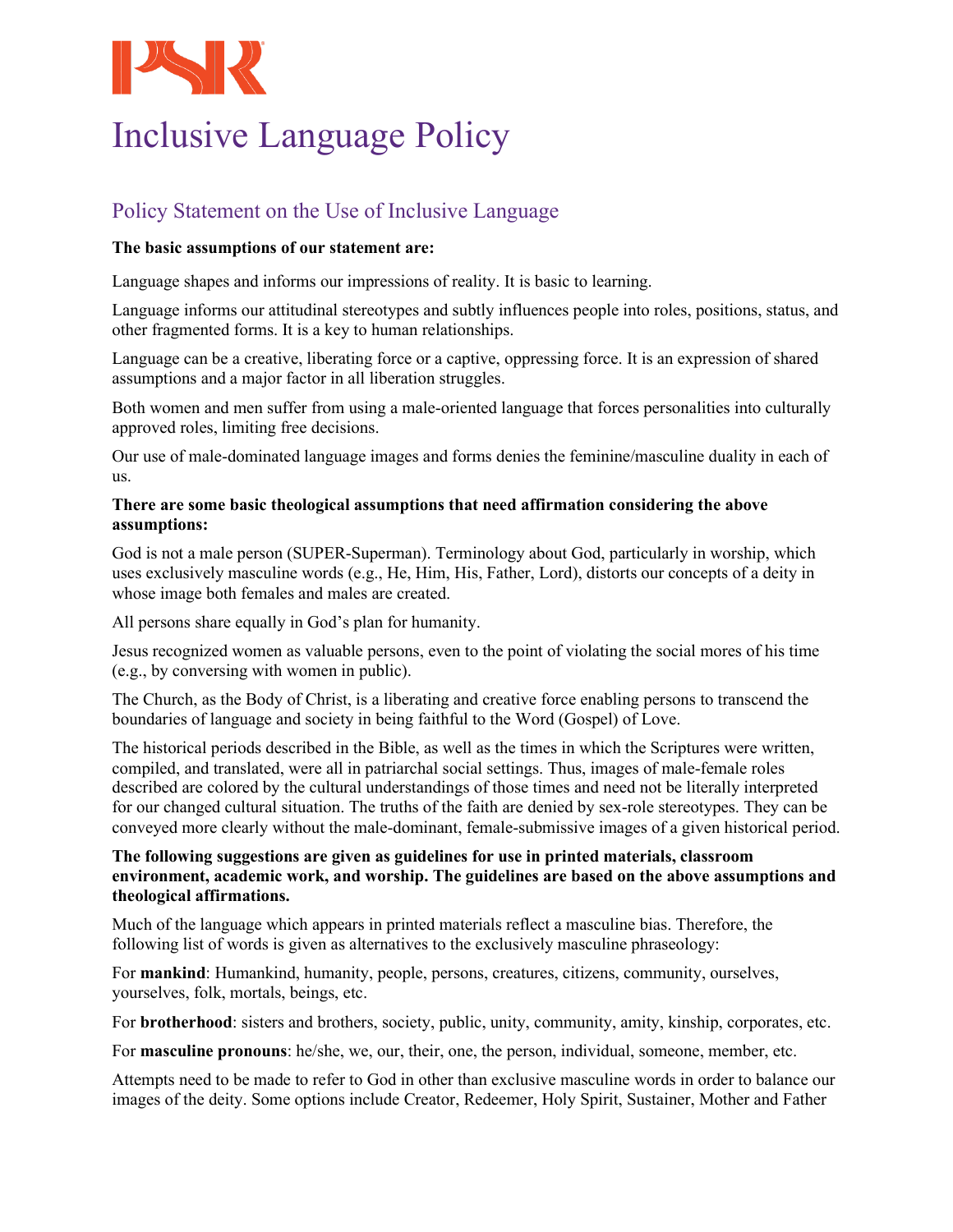

God, One, Life-Giver or Giver of Life, etc. (See nonsexist liturgies in the book *Women and Worship* by Sharon and Thomas Emswiler, Harper & Row, 1974).

Occupational and status terms often suggest role and position stereotypes that need to be avoided.

This is true for both women and men.

Such terms not only give young people false impressions about their vocational prospects, but they also tend to perpetuate discriminatory practices that exist.

Occupational and status terms can be avoided by the use of diction, by changing the sentence construction, or by altering the terminology.

To that end, the following titles should be avoided:

policeman, fireman, serviceman, statesman, watchman, salesman, etc.

Authoress, aviatrix, heiress, sculptress, songstress, poetess, etc.

It is often demeaning to women to be identified entirely by their relationship with men.

One form of this discrimination is the use of the terms Mrs. and Miss, which identify women according to marital status.

It is preferable to use the general title Ms. to identify a woman, as Mr. is used to identify a man.

In referring to couples, whether married or partnered, use such identifying phrases as "Mary and John Jones" rather than "Mr. and Mrs. John Jones" or "John Jones and his wife Mary" or "the John Joneses." There is more dignity in using a woman's full name. Editors should also be aware of couples using hyphenated last names (e.g., "Marcia and John Clark-Johnson," "Doug and José Tompkins-Garcia"), which include each person's last name–and also the number of couples using different last names (neither person changes their last name). If it is important to identify them as a married or partnered couple, it can be done as "Mi-Ok Kim and Young Park, wife and husband (or partners)," or "Dionne Coleman and her wife (or partner), Sophia Evans." (Which partner's name comes first is optional but should not be consistently one way or the other, implying a more important status to the first.)

The common ways in which the identification of persons is written suggest a predominant male orientation. Identifications and family relations often reflect fixed roles, stereotyped duties, or child affinity and possession. For example, "housewife," "the little woman," etc., suggest attitudes that imply that only women are in the home and doing domestic chores. This is demeaning to both men and women.

Application forms for educational institutions (e.g., seminaries), or membership in organizations (e.g., craft unions), or employment in jobs traditionally held by men (e.g., welding), should not discriminate against women applicants by such means as asking for the "wife's name." If such information is necessary, the word is "spouse."

cal Union (Main Building; Douglas Adams Gallery)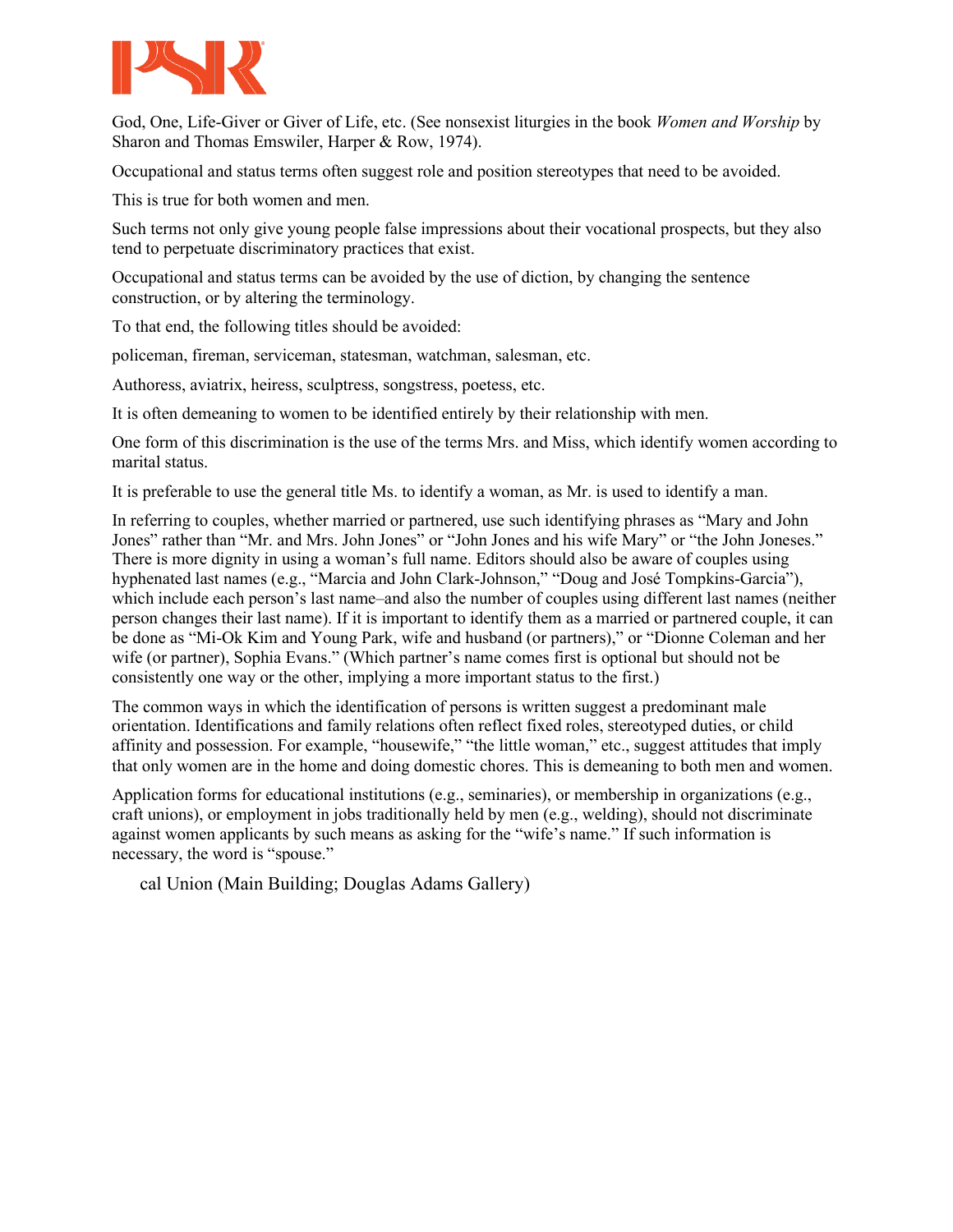

# Commitment to Equality

# Diversity/Non-Discrimination/Equal Opportunity Policy Statement

Pacific School of Religion (the School) is committed to fostering, cultivating and preserving a culture of diversity and inclusion. The collective sum of the individual differences, life experiences, knowledge, inventiveness, innovation, self-expression, unique capabilities and talent that our employees invest in their work and that our students invest in their studies represents a significant part of our culture. We embrace and encourage our employees' and students' differences in age, race, color, creed, national origin or ancestry, ethnic origin, sex, gender, gender identity, gender expression, sexual orientation, physical or mental ability, medical condition, religion, marital status, domestic partner status, and any other characteristic protected by applicable law.

Pacific School of Religion affirms its commitment to equality of opportunity for all individuals.

The School prohibits and will not tolerate discrimination, including harassment, intimidation, and violence. This commitment requires that no discrimination shall occur regarding admission, or access to, or treatment or employment in, any program or activity in the seminary on the basis of age, race, color, creed, national origin or ancestry, ethnic origin, citizenship status, sex, gender, gender identity, gender expression, sexual orientation, physical or mental disability, medical condition, genetic information, religion, marital status, domestic partner status, or any other characteristic protected by applicable law in the administration of PSR's programs and activities.

The School is an equal opportunity employer and makes employment decisions based on merit. We want to have the best available persons in every job. The School is committed to compliance with all applicable laws providing equal employment opportunities. This policy applies to all terms and conditions of employment, including, but not limited to, hiring, placement, promotion, termination, layoff, recall, and transfer, leaves of absence, compensation, and training.

This policy also prohibits discrimination based on the perception that anyone has any of these characteristics listed above or is associated with a person who has or is perceived as having any of these characteristics. Discrimination can also include failing to reasonably accommodate religious practices.

Please note: Pacific School of Religion is a school of religion, and as such, there are some occasions where religious doctrine, religious preference, or personal beliefs or characteristics may be a bona fide qualification or limitation regarding employment or about participation in a program or activity.

This commitment applies to **all** persons involved in School operations and prohibits unlawful discrimination by any employee of the School, including supervisors and co-workers.

To comply with applicable laws ensuring equal employment opportunities to qualified individuals with a disability, the School will make reasonable accommodations for the known physical or mental limitations of an otherwise qualified individual with a disability who is an applicant or an employee unless undue hardship would result. The School responds to requests for disability accommodations in accordance with applicable law.

The School provides a procedure whereby complaints of discrimination based on this policy can be resolved. If the School determines that unlawful discrimination has occurred, effective remedial action will be taken commensurate with the severity of the offense. Appropriate action also will be taken to deter any future discrimination. The School will not retaliate against you for filing a complaint and will not knowingly permit retaliation by management, employees, or your co-workers.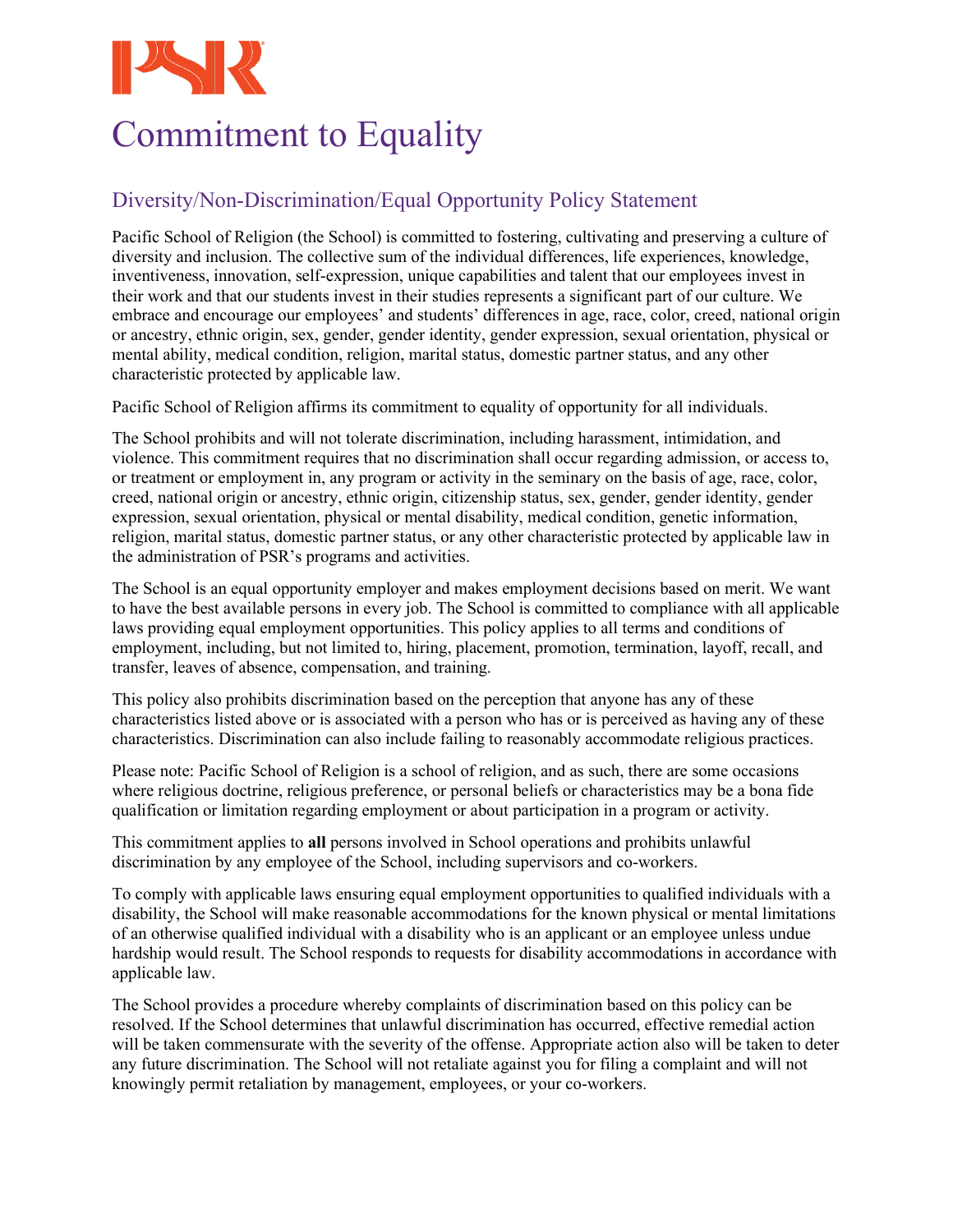

As part of Pacific School of Religion's equal employment opportunity policy, PSR will also take action to ensure that minority group individuals, females, veterans, and qualified disabled persons are introduced into our workforce and student body.

The School's diversity initiatives are applicable—but not limited—to our practices and policies on employee and student recruitment and selection; professional development and training; promotions; transfers; social programs; and the ongoing development of a community environment built on the premise of gender equity that encourages and enforces respectful communication and cooperation between all employees and students.

The above-mentioned policies shall be periodically brought to the attention of employees and students and shall be appropriately administered. All personnel who are responsible for hiring and promoting employees and for the development and implementation of programs and activities are charged to support this policy. An Equal Opportunity Officer will be responsible for the establishment and implementation of procedures to guide our diversity program throughout the School. This includes monitoring diversityrelated decisions and activities.

# **Diversity, Equity and Belonging Policy**

# for Course Design, Syllabi, Pedagogy and Assignments

In order to embody PSR's missional commitments to the wisdom of historically marginalized communities and to continue our work of building strength through diversity, the faculty adopt this policy to guide our course design, syllabi, pedagogies and assignments.

- We expect that courses will include the work of authors, artists, scholars and leaders from a vast spectrum of contexts, whose diversity both reflects and expands our own, with particular attention to racial/ethnic, gender and sexuality, ability, economic, religious, and species diversity.
- In this effort, we center those who interlocking identities and contexts make them uniquely equipped for critical and constructive engagement with texts and traditions, recognizing the insights of the Combahee River Collective whose analysis argues that the reorganization of society based on the collective needs and insights of the multiplyoppressed and most-impacted by social inequities would inevitably free everyone.
- Recognizing that the "cannons" of many of the disciplines of theological education have been fundamentally shaped by white supremacy, patriarchy and colonization, we seek out, utilize and cultivate scholarship that critically engages, expands and transforms these disciplines, especially drawing on insights from sectors not traditionally associated with theological education.
- We also work to employ and teach best practices for creating antiracist, anti-homophobic and anti-xenophobic communities of teaching, learning and formation.
- Acknowledging that one perspective is never enough to fully engage a topic or idea, we strive for multivocality in course materials, both read and presented, and engage in pedagogical strategies that disrupt the unitary expert dynamic and banking model of education.
- We commit to employing a variety of pedagogical approaches to engage the strengths and growing edges of students from a variety of backgrounds, experiences and contexts, including different styles of assignments and methods of evaluation and assessment.